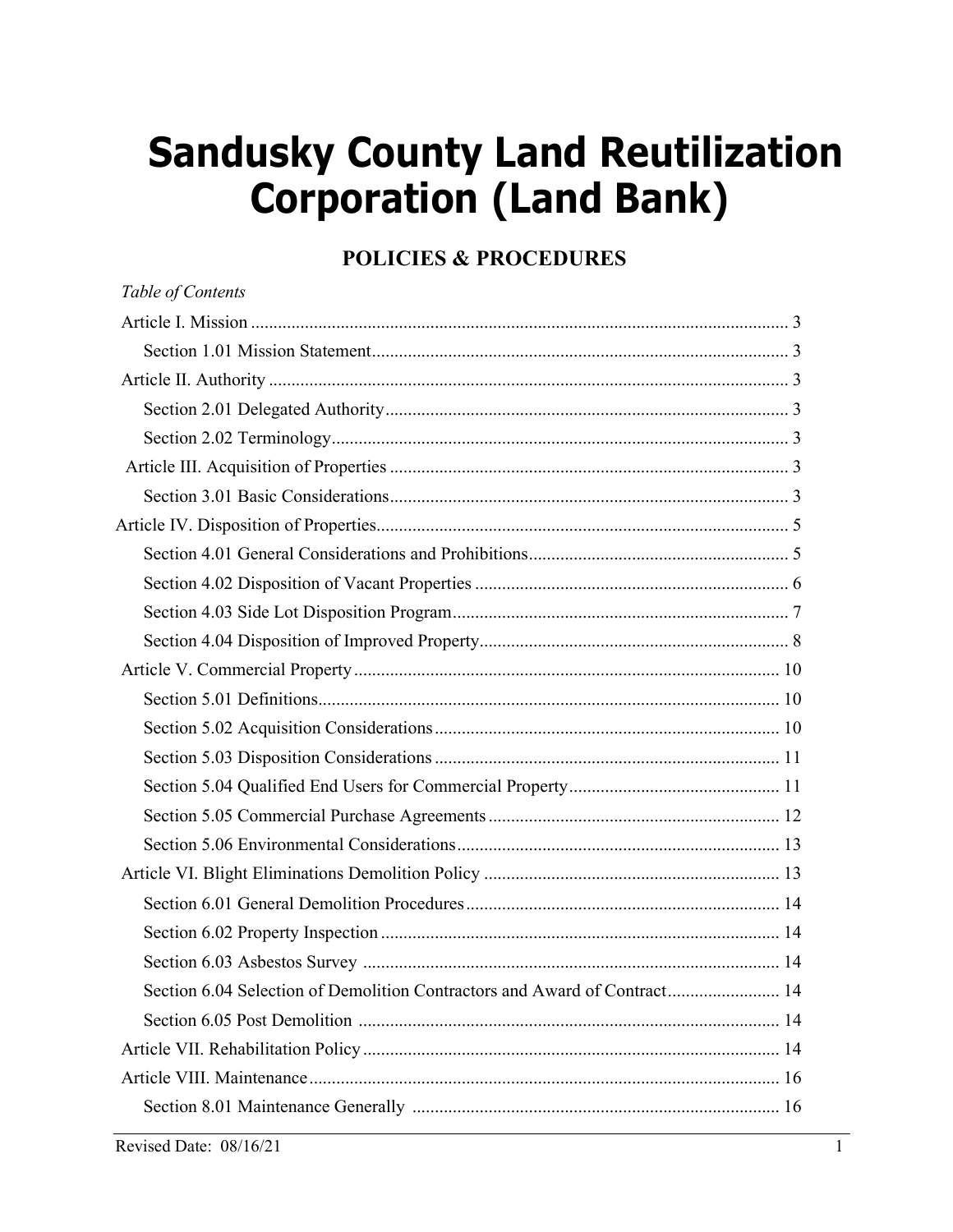# Sandusky County Land Reutilization Corporation - Policy and Procedures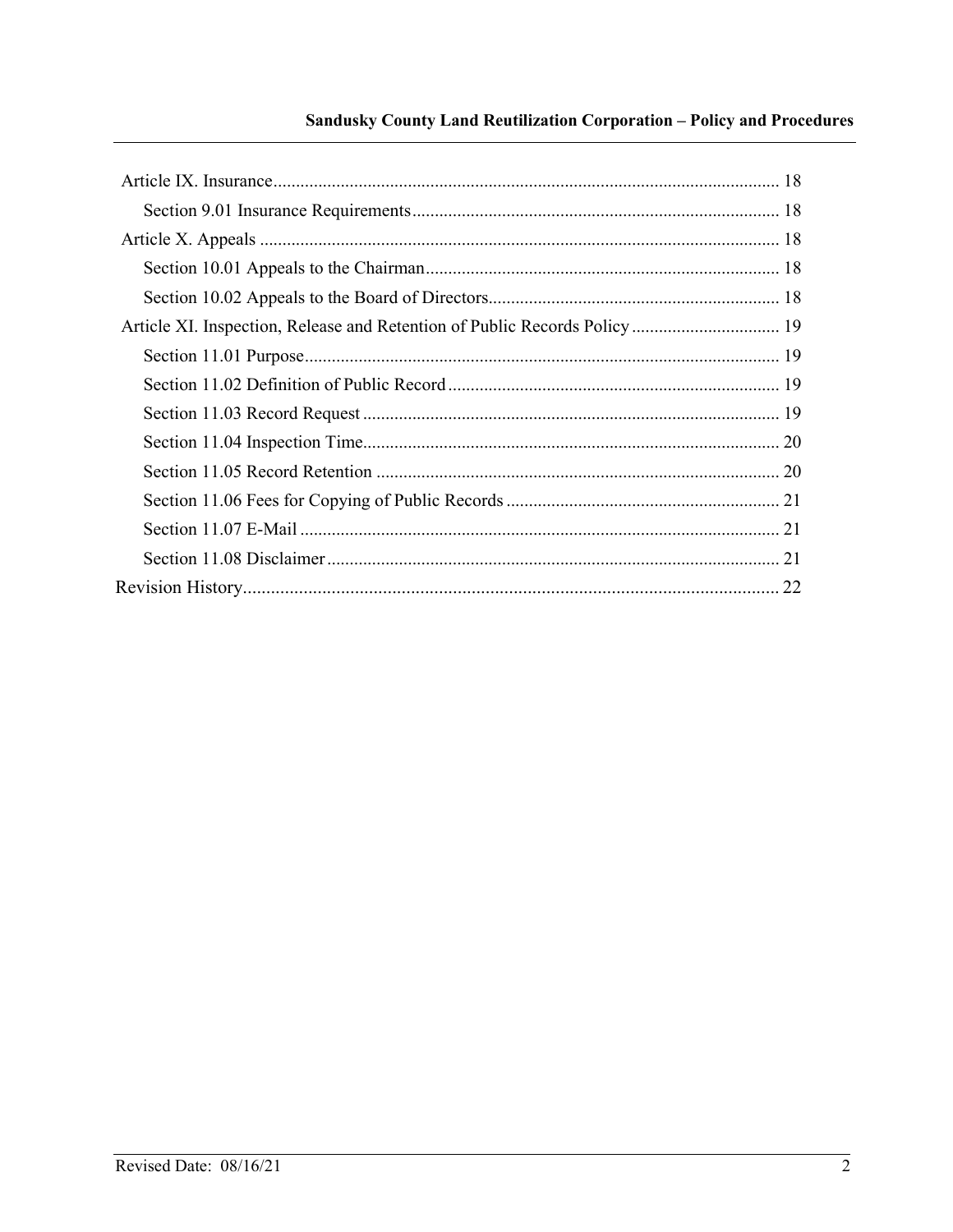# **Article I. Mission**

# **Section 1.01 Mission Statement**

The Sandusky County Land Reutilization Corporation (the "Land Bank") strengthens neighborhoods and preserves property values by strategically returning vacant, abandoned, and tax-delinquent properties to productive use through an open and equitable process.

# **Article II. Authority**

#### **Section 2.01 Delegated Authority**

- A. Unless otherwise provided in these Policies and Procedures, the Board of Directors of the Land Bank delegates to the Land Bank Chairman or the Chairman's designee the authority:
	- 1. To acquire and dispose of property on behalf of the Land Bank;
	- 2. To contract with third parties on behalf of the Land Bank;
	- 3. To determine the fair market value of a property owned by the Land Bank;
	- 4. To determine the potential for renovation of a structure; and
	- 5. To expend Land Bank funds consistent with its approved annual budget.
- B. The authority provided in this Article may only be exercised consistent with these Policies and Procedures. The action of a Land Bank staff member inconsistent with these Policies and Procedures will have no effect unless ratified by the Board of Directors of the Land Bank.
- C. Exceptions to these Policies and Procedures may be approved by the Board of Directors after a complete presentation by the Land Bank staff.

# **Section 2.02 Terminology**

A. Unless otherwise specified, references to "the Land Bank" in these Policies and Procedures mean the Corporation or the Land Bank Chairman or the Chairman's designee, as context requires.

# **Article III. Acquisition of Properties**

(Adopted 10/01/2015, Resolution 2015-6)

As part of its primary mission, the Sandusky County Land Reutilization Corporation ("Land Bank") will acquire properties in order to improve the quality of neighborhoods, increase land values, create diverse housing opportunities and return properties to the tax rolls.

#### **Section 3.01 Basic Considerations**

- A. All properties acquired must have a maintenance plan and funding in place. Initial priority will be given to properties with a designated end-user.
- B. Properties may be acquired when any of the following criteria exist:
	- 1. Eligible for tax foreclosure or appear on the Auditor's Forfeited Land List.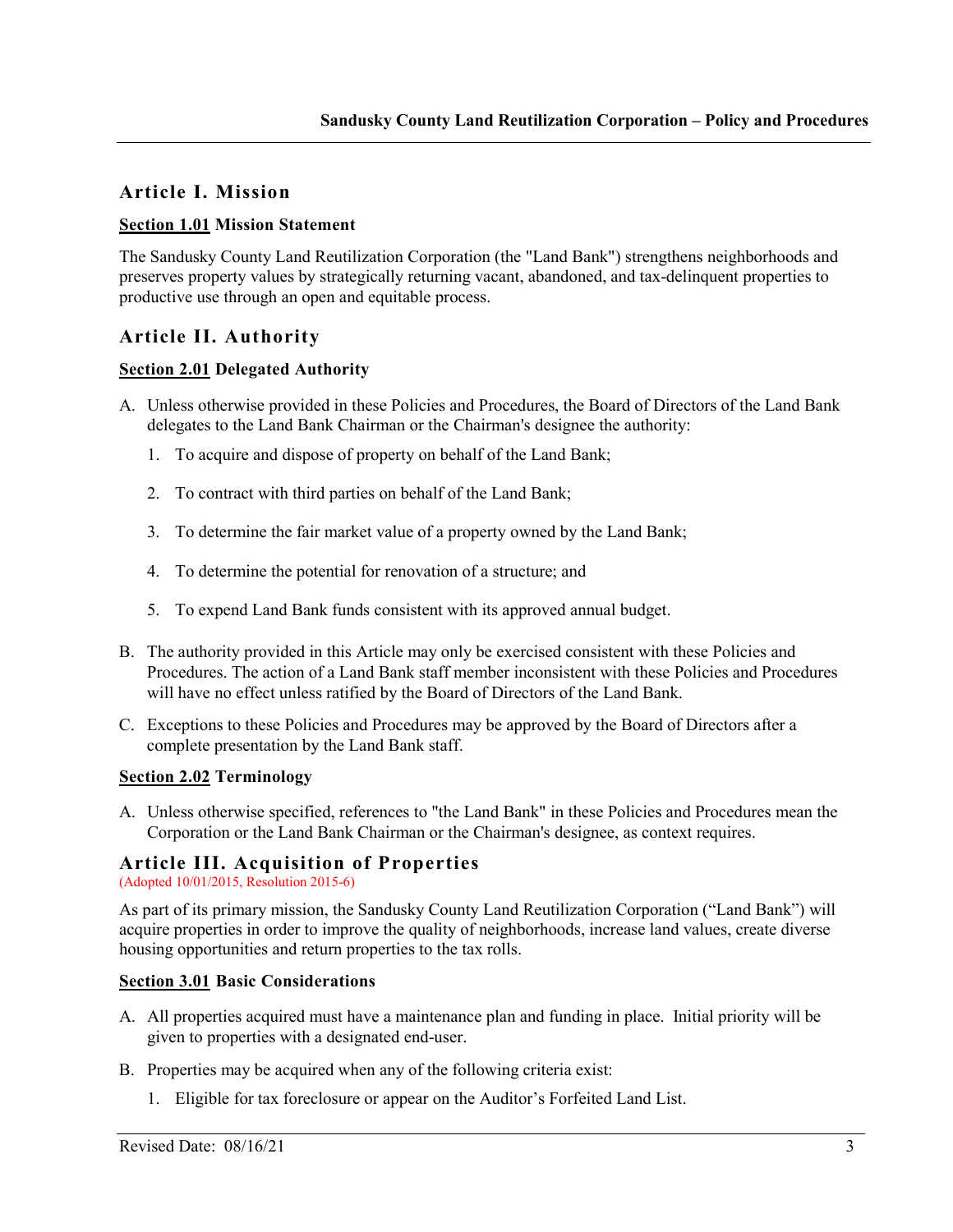- 2. Deed-in-lieu of foreclosure offered by owner and no liens are attached to the property with the exception of delinquent taxes, assessments, penalty, interest and fees.
- 3. Donation free and clear of all liens, including delinquent taxes, assessments, penalty, interest and fees.
- 4. Requested by a qualified end-user or other entity for ultimate acquisition and redevelopment of the property
	- i. Acts as a catalyst for further development,
	- ii. Is part of a comprehensive development plan,
	- iii. Supports infrastructure, public and green space development, or
	- iv. Reduces blight in the community.
	- v. In particular, acquisition will be prioritized where the Land Bank participation is necessary to complete the redevelopment.
- 5. Located in reinvestment areas that would support strategic neighborhood stabilization and revitalization plans.
- 6. Demolition will support blight elimination and neighborhood revitalization plans.
- 7. Eligible to be transferred under a disposition program approved by the Land Bank Board.
- 8. Available for the creation or expansion of green or community space or urban agriculture of any kind.
- 9. Title issues are preventing the property from being developed to its highest and best use.
- 10. Mortgaged-foreclosed or in receivership and located in a neighborhood that is an area of focus, or with the purpose of preventing the further decline of a neighborhood.
- 11. Available for immediate occupancy without need for substantial rehabilitation.
- 12. Part of a land assemblage development plan by either the Land Bank or partnering entities.
- 13. Fulfilling the community's plan for historic preservation.
- 14. May generate operating support for the functions of the Land Bank.
- C. The Land Bank must be aware of any environmental conditions for Brownfield properties. If any adverse conditions are determined, a remediation plan must be in place before acquisition.
- D. Any exception to the policies governing acquisition shall be taken to the Land Bank Board for final approval.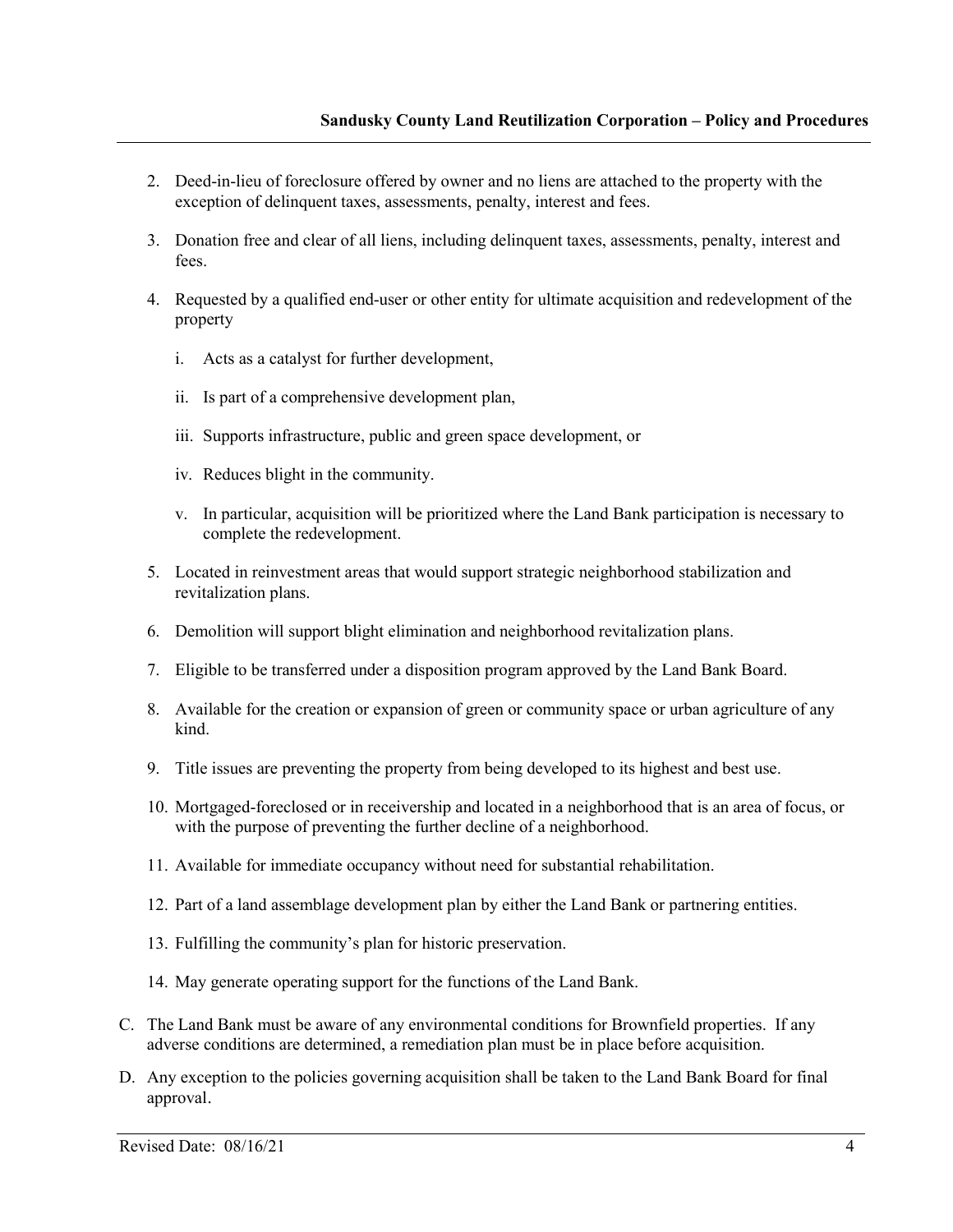## **Article IV. Disposition of Properties**

(Adopted 10/01/2015 – Resolution 2015-6; Amended 07/07/2017 – Resolution 2017-2; Amended 08-16-21– Resolution 2021-3)

#### **Section 4.01 General Considerations and Prohibitions**

- A. As part of its primary mission, the Sandusky County Land Reutilization Corporation ("Land Bank") will dispose of properties in a manner which will improve the quality of neighborhoods, increase land values, create diverse housing opportunities and return properties to the tax rolls.
- B. Eligible end-users

In order to facilitate its redevelopment mission and return property to long- term productive use, the Land Bank will require all prospective end-users to qualify for transfers based on criteria approved by the Land Bank Board.

- 1. Individuals and entities that were the prior owners of property at the time of the tax foreclosure which transferred title to the Land Bank shall be ineligible to be the transferee of such property from the Land Bank.
- 2. Any property located in Sandusky County that is owned by the transferee must meet the following criteria:
	- i. Be maintained in such a manner such that it has no un-remediated citation or violation of Ohio statute or local ordinances,
	- ii. Is current in real estate tax payments
	- iii. Has not, as a result of tax foreclosure proceedings within the past 5 years, been transferred to a local government.
- 3. The subject property must not have been used by the transferee or a family member of the transferee as his or her personal residence at any time preceding the submission of application (except in rental cases).
- 4. Additional criteria for the qualification of an end-user of commercial properties may include:
	- i. Identified funding sources and financial wherewithal,
	- ii. Planned improvements,
	- iii. Pre-lease agreements with potential tenants,
	- iv. Previous experience in community redevelopment,
	- v. Development team qualifications,
	- vi. Developer's equity in the project,
	- vii. Timeline for completion,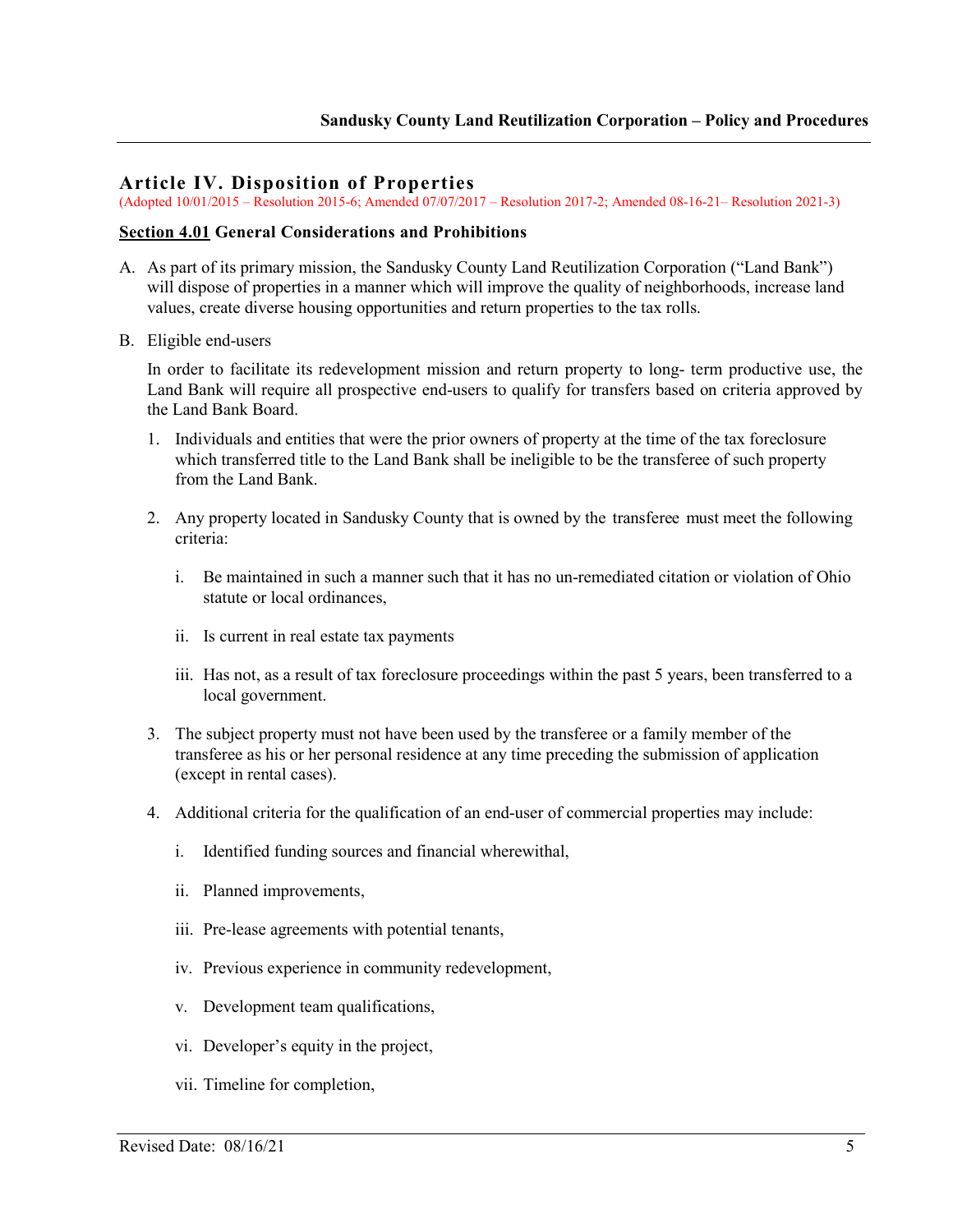viii.Evidence of community support, and

ix. Any other information the Land Bank may require. Qualifying criteria may vary depending on the nature of the end-user.

#### **Section 4.02 Disposition of Vacant Properties**

Unimproved property that the Land Bank owns or is acquiring is eligible to be purchased through the Vacant Lot Disposition Program, under the conditions listed below. The transfer of any given parcel of property in the Vacant Lot Disposition Program is subject to override by higher priorities as established by the Land Bank. Individuals interested in purchasing a vacant lot contiguous to their property may apply through the Side Lot Disposition Program.

- A. Qualified Properties parcels of property eligible for inclusion in the Vacant Lot Disposition Program shall meet the following minimum criteria:
	- 1. The property shall be a vacant unimproved real property.
	- 2. The property shall be owned or being acquired by the Land Bank, either as an unimproved lot or with the intention of demolishing any structures that currently exists on the land.
	- 3. Intended use for lot must be disclosed by the intended recipient. Use must comply with any applicable zoning and must be included in approved uses as specified by the city, village or township.
	- 4. The transfer may include a deed restriction requiring the use of the property to be consistent with the stated use.
- B. Transfer Procedure
	- 1. The Land Bank will accept applications from property owners who wish to acquire a vacant lot.
	- 2. The Land Bank will attempt to facilitate a transfer of the vacant parcel to an end-user based on the following priorities:
		- Local governments
		- **Local non-profit agencies**
		- Local for profit agencies
		- Individuals who are residents of Sandusky County
		- **Other**
	- 3. Having identified a vacant lot end-user or users, the individual(s) so designated by the Board will be authorized to facilitate a transfer of the property without further Board approval.
	- 4. The Land Bank will prepare and provide a general warranty deed for the property and otherwise facilitate closing, which will include sharing one-half (1/2) the expenses of title costs and closing cost.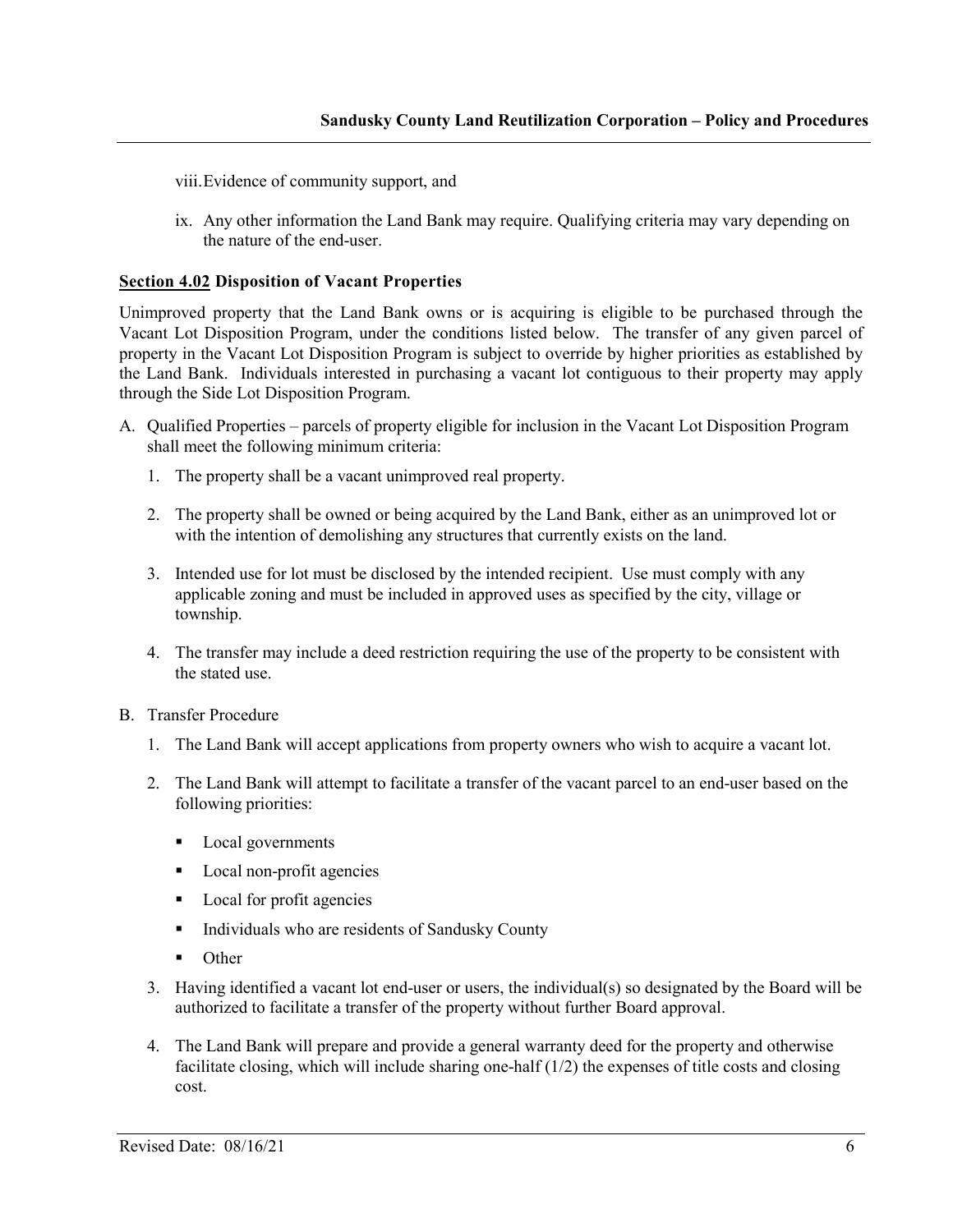## **Section 4.03 Side Lot Disposition Program**

- A. Qualified Properties parcels of property eligible for inclusion in the Side Lot Disposition Program shall meet the following minimum criteria:
	- 1. The property shall be a vacant unimproved real property.
	- 2. The property shall be owned or being acquired by the Land Bank, either as an unimproved lot or with the intention of demolishing any structures that currently exists on the land.
	- 3. The property shall be physically contiguous to adjacent property with not less than a 50% common boundary line on one side.
	- 4. Initial priority shall be given to the disposition of properties of insufficient size to permit independent development.
	- 5. Intended use for lot must be disclosed by the intended recipient. Use must comply with any applicable zoning and must be included in approved uses as specified by the city, village or township. The transfer may include a deed restriction requiring the use of the property to be consistent with the stated use.
- B. Pricing
	- 1. Properties sold as a side lot to an adjacent owner shall be priced per the pricing guidelines approved by the Land Bank Board. Title examination and insurance, if desired and recording fees are the responsibility of the transferee and are not included in the sale price.
- C. Transfer Procedures
	- 1. The Land Bank will accept applications for Side Lots from contiguous property owners who wish to acquire an adjoining property.
	- 2. Applications from owner-occupants will take priority over applications from owners who do not occupy the contiguous property.
	- 3. The Land Bank will attempt to facilitate a transfer of the parcel to a single side-lot owner whenever possible.
	- 4. In the event that multiple adjacent property owners desire to acquire the same side lot, the property may be divided and transferred among the interested contiguous property owners. To facilitate such as transaction the adjacent owners may be required to pay the costs of a survey of the land in order to split the parcel, in addition to the standard consideration.
		- i. If both parties do not agree to this resolution, the property will be sold based on the highest offer.
		- ii. In the event of two or more interested purchasers, a contiguous property owner who needs the parcel for a driveway or any other local code compliance issue will receive priority.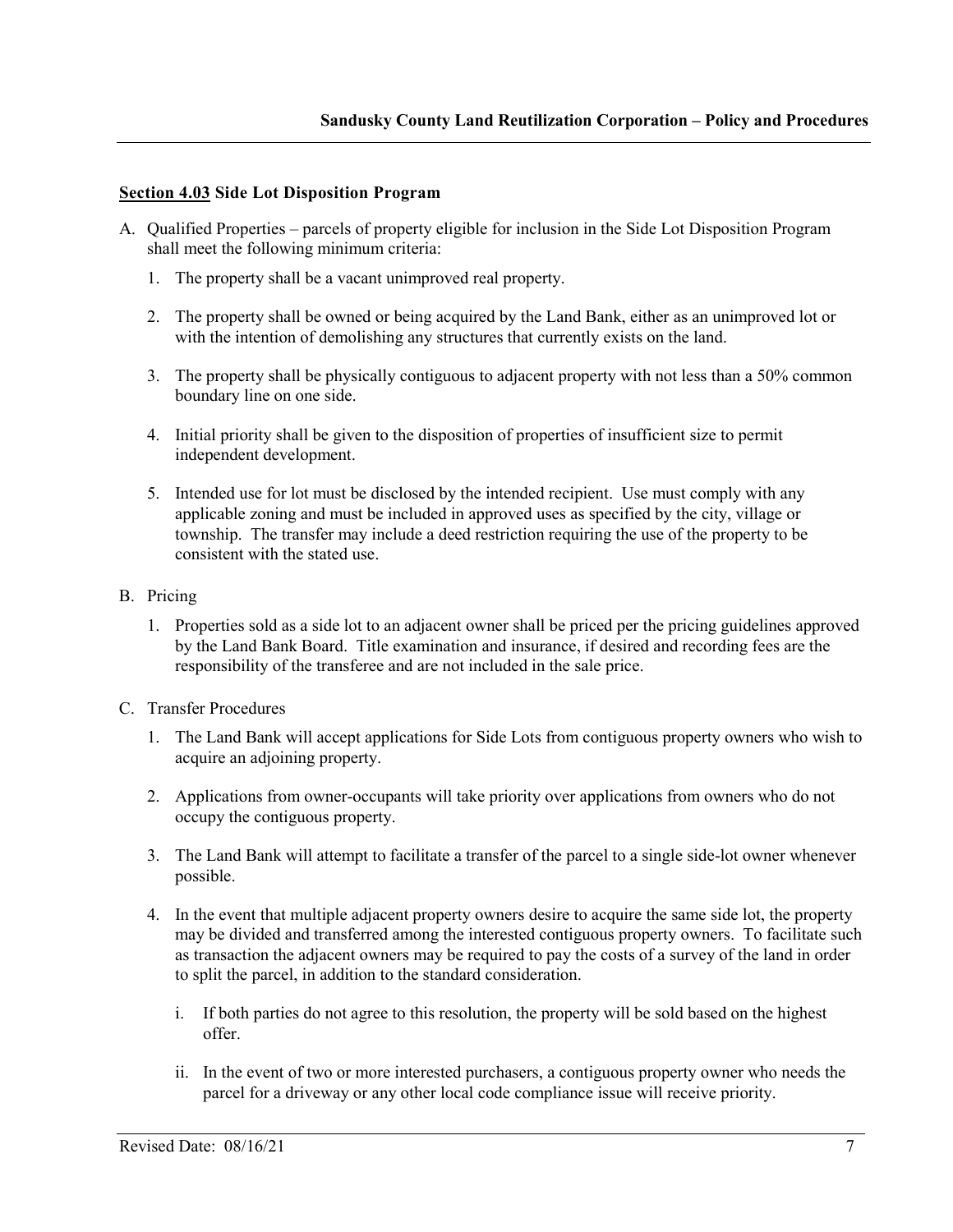- 5. Having identified a side-lot end-user or users, the individual(s) so designated by the Board will be authorized to facilitate a transfer of the property without further Board approval.
- 6. The Land Bank will prepare and provide a general warranty deed for the property and otherwise facilitate closing, which will include sharing one-half  $(1/2)$  the expenses of title costs and closing costs.

# **Section 4.04 Disposition of Improved Properties**

Improved property that the Land Bank owns or is acquiring is eligible to be purchased through the Improved Property Disposition Program, under the conditions listed below. The transfer of any given parcel of property in the Improved Property Disposition Program is subject to override by higher priorities as established by the Land Bank.

- A. Qualified Properties parcels of property eligible for inclusion in the Improved Property Disposition Program shall meet the following minimum criteria:
	- 1. The property includes a residential or commercial structure
	- 2. The property has been inspected by the Land Bank to determine if the structure(s) has the potential for rehabilitation.
	- 3. The property shall be owned or being acquired by the Land Bank.
	- 4. Intended use for the property must be disclosed by the intended recipient. Use must comply with any applicable zoning and must be included in approved uses as specified by the city, village or township.
	- 5. The transfer may include a deed restriction requiring the use of the property to be consistent with the stated use.
- B. Pricing
	- 1. Properties sold as improved properties will be priced in accordance with the approved guidelines. Title examination, title insurance and recording fees are not included in the sale price. Any variation from pricing guidelines must have Board approval.
- C. Transfer Procedure
	- 1. The Land Bank will provide a list of available improved properties upon request, or shall post the list on the Land Bank's website
	- 2. The Land Bank will accept applications for improved properties from individuals, companies, governments, non-profit agencies or others who wish to acquire one or more improved properties.
	- 3. The Land Bank will attempt to facilitate transfer of an improved parcel to an end-user based on the following end-use priorities:
		- Home ownership
		- Historic preservation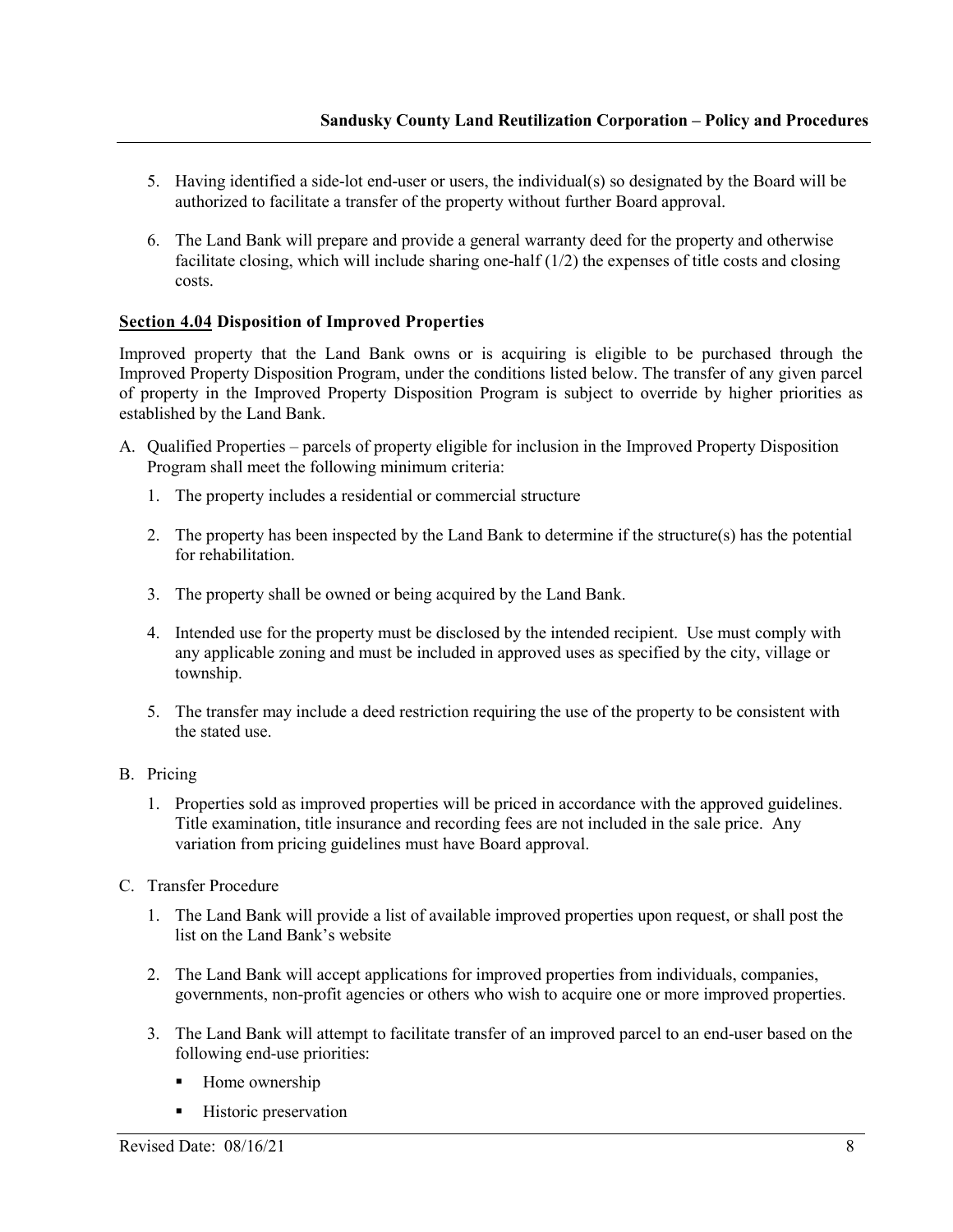- Mixed income development
- **Rental**
- Institutional/public use
- Commercial
- 4. Improved properties may be transferred under one of the following scenarios:
	- i. An improved property that is available for immediate occupancy may be transferred directly to a qualified end-user
	- ii. Property in need of repair prior to occupancy may
		- a. Be transferred directly to an approved rehabber. Criteria for approval of rehabbers will be established by the Board.
		- b. Be transferred to a rehabber agreeing to make required repairs prior to receiving deed for the property (deed-in-escrow)
		- c. Be transferred to an individual who will make necessary repairs and reside in the property for a specified period of time. Deed will be held in escrow until certificate of occupancy is obtained
- 5. Having identified an end-user or users, the individual(s) so designated by the Board will be authorized to facilitate a transfer of the property without further Board approval.
- D. Disposition Procedure
	- 1. The Lank Bank and purchaser will negotiate a purchase price and enter into a purchase agreement for the property. Closing will be held at a local title company acting as title (and escrow, where applicable) agent for the transaction. Land bank will share one-half (1/2) the expenses of title costs and closing costs.
	- 2. The purchaser must complete the renovation work on the property and pass a safety and habitability inspection within a negotiated renovation time period.
	- 3. Closing will be handled with a renovation enforcement note and mortgage, or by deed-in-escrow in limited circumstances where ownership of title by the Land Bank is necessary to enforce key provisions of these Policies & Procedures.
		- (i) Renovation Enforcement Note and Mortgage: Title will transfer to the purchaser at closing, at which time the purchaser will personally execute the Renovation Enforcement Note and the Renovation Enforcement Mortgage, which will secure the subject property. The amount of the Renovation Enforcement Note shall be the greater of the sale price of the property or the Land Bank's projected renovation costs for the When the renovation work is complete and has passed the Land Bank's safety and habitability inspection, the Land Bank will provide the purchaser with written confirmation that the property is safe, functional, and habitable in satisfaction of the Land Bank's conditions and will record a satisfaction of the Renovation Note and Mortgage. A New Construction Enforcement Note and Mortgage shall operate like a Renovation Enforcement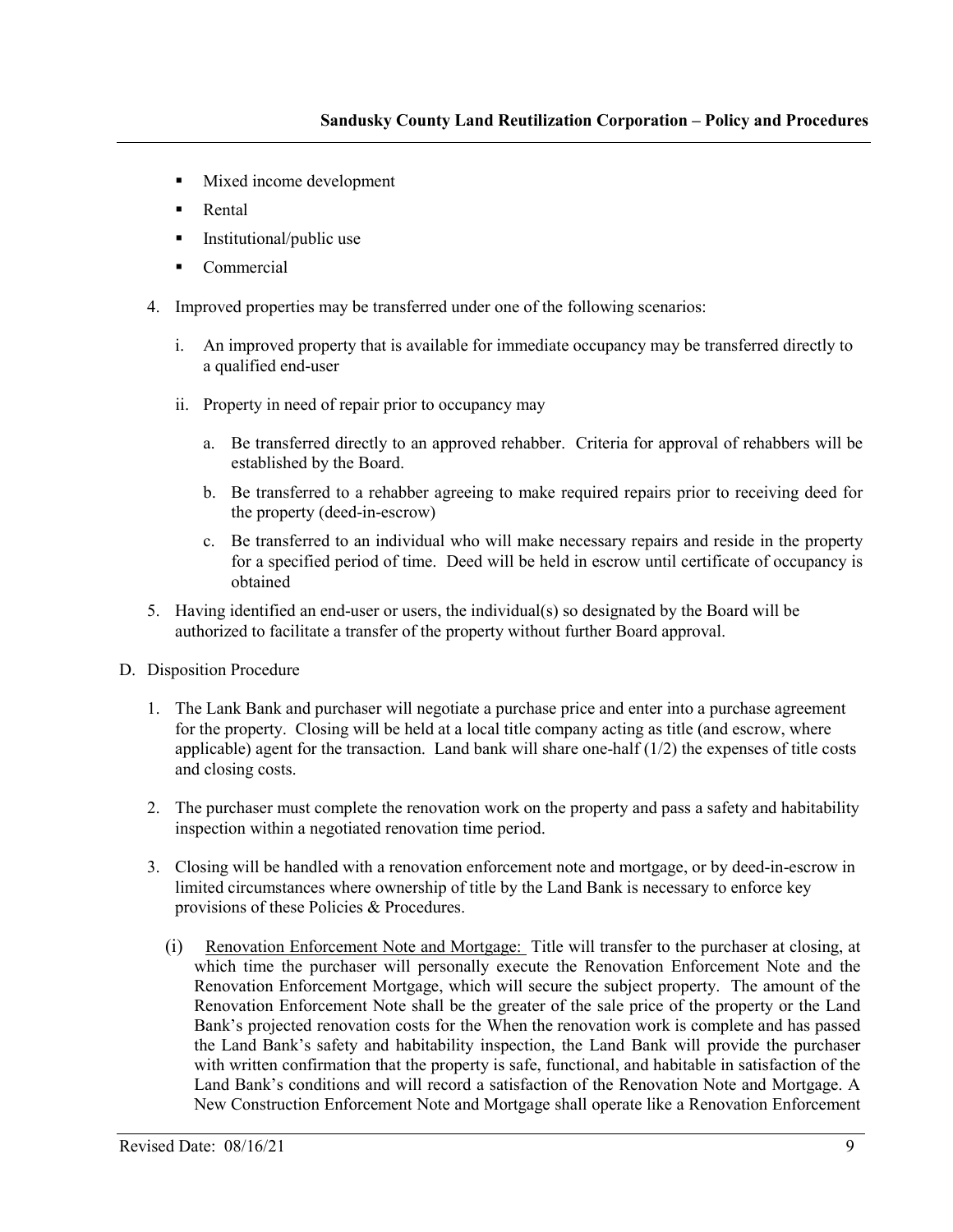Note and Mortgage taking into account the differences in the development project.

- (ii) Deed-in-Escrow: The Land Bank will retain title to the property at closing, and the deed transferring title to the purchaser will be held in escrow either in-office or with the closing agent. The Land Bank will issue a notice to proceed allowing the purchaser to move forward with the renovation work. Title will transfer following completion of the renovation work and passage of the Land Bank's safety and habitability inspection. When the renovation work is complete and the purchaser has passed the Land Bank's safety and habitability inspection, the Land Bank, or the closing agent at the Land Bank's instruction, will transfer title in the property to the purchaser.
- 4. If the purchaser fails to renovate the subject property during the renovation period, or otherwise fails to comply with the terms of the Purchase Agreement, a "Default" will occur, and the Enforcement Note will become due and payable. The purchaser can convey the property back to the Land Bank in lieu of payment of the indebtedness and foreclosure. The Land Bank will have the right to foreclose on the Enforcement Mortgage as necessary to retake title and possession to the property.
- 5. Properties cannot be rented, occupied, further mortgaged, or otherwise encumbered during the renovation period. If a purchaser intends to encumber the property with a third party mortgage required to obtain purchase or renovation financing, the Land Bank may subordinate its Mortgage against the property to enable renovation work to occur.

# **Article V. Commercial Property**

(Adopted 07-11-2019, Resolution 2019-5; Amended 08-16-2021, Resolution 2021-4)

# **Section 5.01 Definitions**

- A. "Commercial property" means any non-residential property, including commercial, industrial and mixed use properties and residential properties with five or more units.
- B. "Major commercial property" means any commercial property with a gross building area of 10,000 square feet or more or occupying land 1 acre or more.
- C. "Development plan" means a comprehensive plan for the development or redevelopment of commercial property submitted by a qualified end user for approval by the Land Bank.
- (D) "Qualified end user" means an end user who meets the Land Bank's general disposition requirements and can demonstrate the capacity to successfully redevelop vacant commercial property consistent with the proposed development agreement.

# **Section 5.02 Acquisition Considerations**

A. The Land Bank may acquire a commercial property after a qualified end user has submitted a development plan to the Land Bank.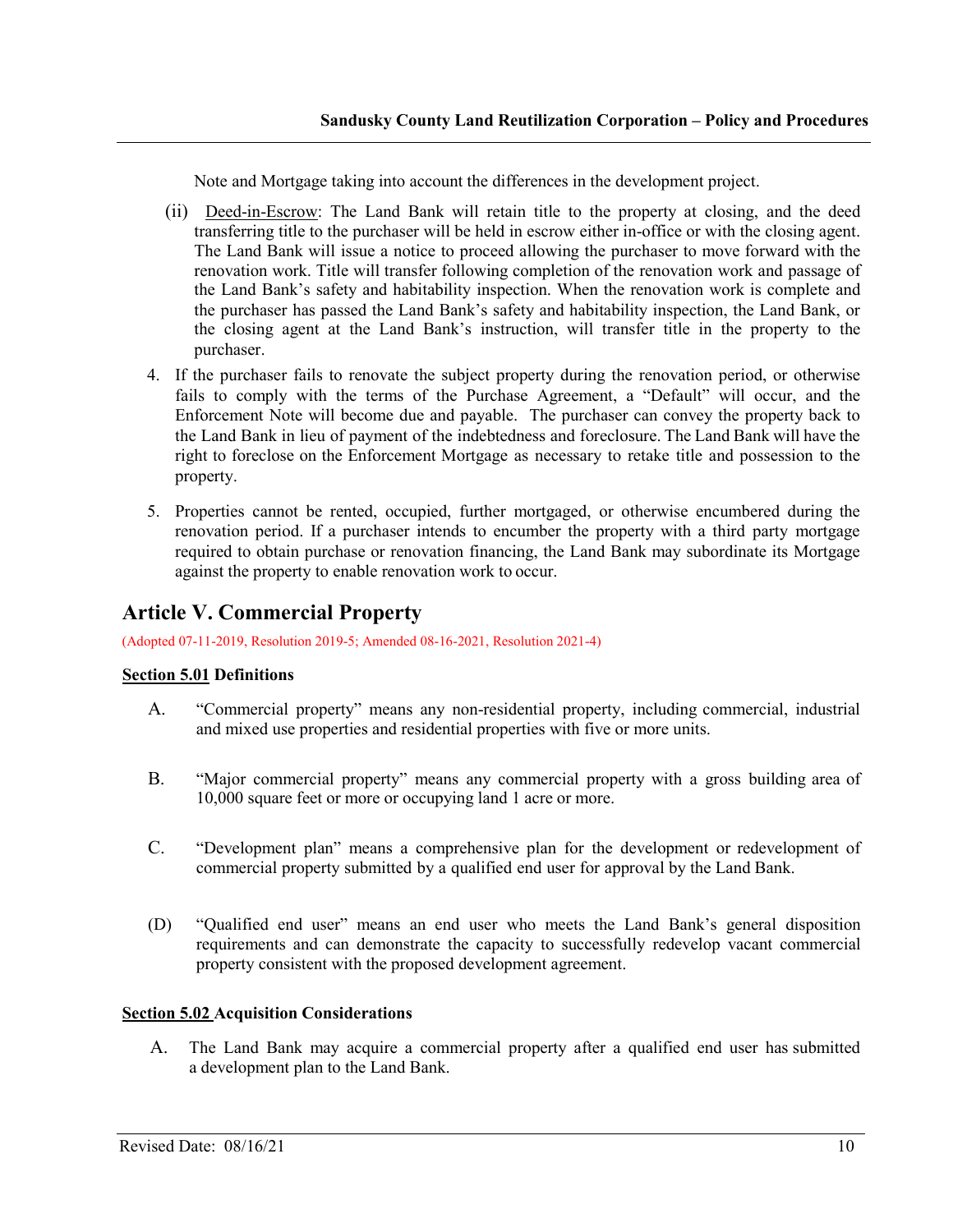- B. The Land Bank may coordinate with the County Treasurer's office and County Prosecutor's office to carry out tax foreclosure proceedings on an eligible commercial property, whether or not the Land Bank ultimately takes title to the property. Before taking title to a commercial property, the Land Bank may assess, secure, and market a commercial property on the forfeited lands list.
- C. The Land Bank will not acquire title to a major commercial property without receiving a development plan from a qualified end user that is approved by the Board of Directors following the Board of Director's determination that the development plan will restore the major commercial property to productive use, and without entering into a purchase agreement with the qualified end user following the Board's approval of the development plan.

#### **Section 5.03 Disposition Considerations**

- A. The Land Bank will prioritize commercial property end users with development plans that will accomplish some or all of the following goals:
	- 1. Preserve or increase property values;
	- 2. Increase the marketability of residential properties;
	- 3. Create new businesses or employment opportunities;
	- 4. Preserve historic structures;
	- 5. Create new housing opportunities;
	- 6. Increase walkability or access public transit; and
	- 7. Assist in the remediation of a brownfield site.
- B. For major commercial properties, the Land Bank will consult with residents, neighborhood-based organizations, political subdivisions, institutional end users, and other community stakeholders prior to seeking Board approval of a development plan submitted by a qualified end user.
- C. The Land Bank will avoid acquiring or disposing of a commercial property in a manner that may negatively affect the stability of any adjacent neighborhoods or the community, notwithstanding any offers or development plans received.

# **Section 5.04 Qualified End Users for Commercial Property**

- A. Prospective end users must be qualified first before submitting a purchase offer for any commercial property. The Land Bank will not accept purchaser offers from non-qualified prospective end users. The Lank Bank's agent(s) will not set up property showing from nonqualified end users.
- B. To become qualified to submit an offer for a commercial property, prospective end users must submit a Commercial Qualification application specific to that property to the Land Bank. The Land Bank may qualify a prospective end user for additional properties or for a specific length of time after this initial qualification.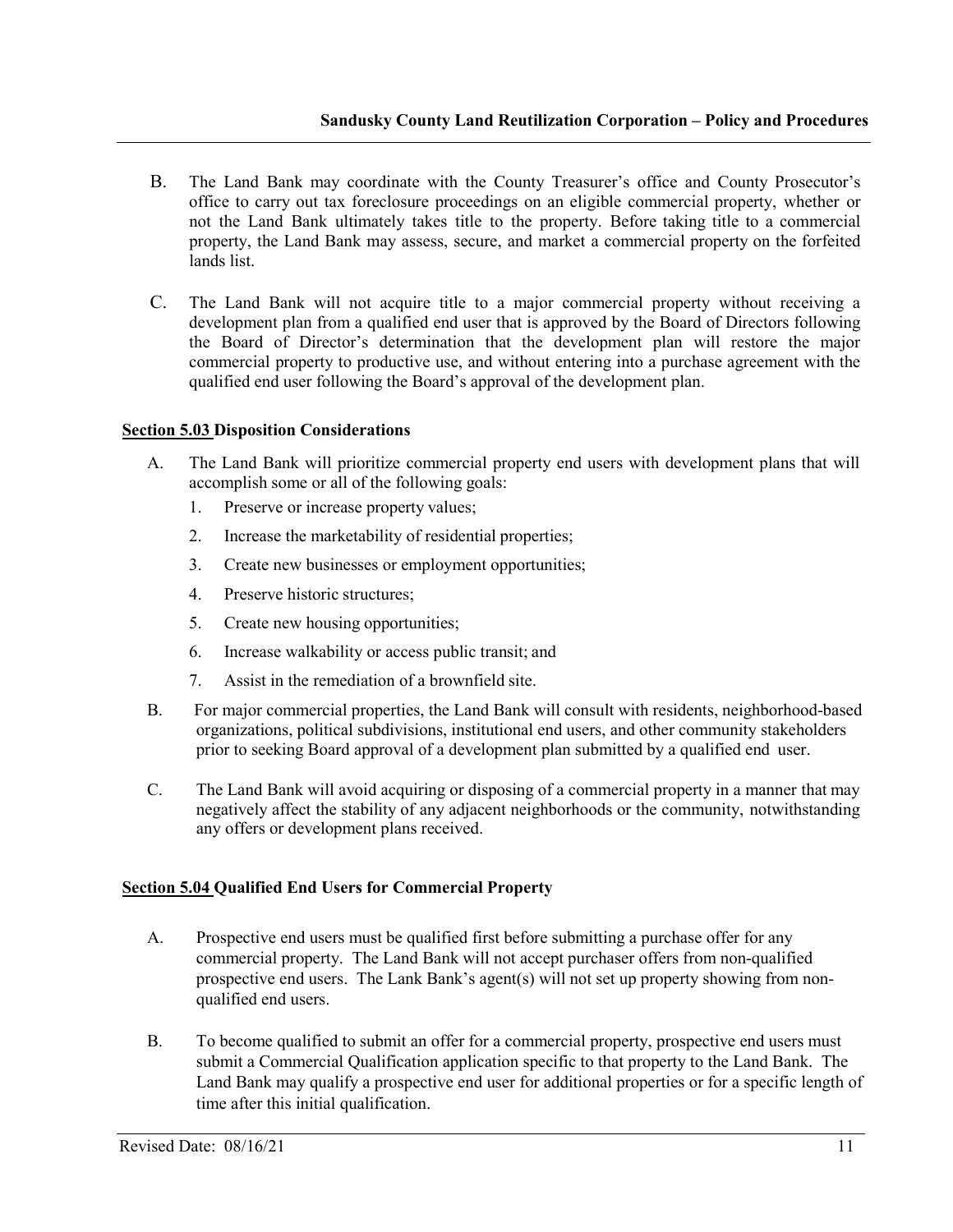- C. The Commercial Qualification Application will document the following:
	- 1. That the prospective end user has a clearly stated plan for the use of the property following development. This plan should state the type of entity that will be using the property, the use of the property, and the potential impact on the surrounding neighborhood.
	- 2. That the prospective end user has identified a likely development team for the property. Development team members should include the following circumstances warrant: general contractor, builder, specialty contractors, legal counsel, architect, environmental consultant, real estate agent, or other development professionals.
	- 3. That the prospective end user likely has or will have access to the funding necessary to develop the property. Access to funding can be demonstrated by documentation of existing liquid capital, assets that can be collateralized, pre-approval letter or letters of interest from prospective lenders, or other similar funding documentation.
	- 4. Land Bank will notify a prospective end user of whether that end user has been qualified within thirty (30) days from receiving the Commercial Qualification Application, or sooner if possible. The Land Bank will notify the real estate agent for the property of whether the prospective end user has been qualified at this time.
	- 5. Once the Land Bank qualifies a prospective end user to submit an offer, the prospective end user may request a showing of the property through the Land Bank's real estate agent, and may submit a purchase offer for the property.

# **Section 5.05 Commercial Purchase Agreements**

- A. The Land Bank and the qualified end user will negotiate the terms of the Purchase Agreement on a property-by-property basis. Terms will include purchase price, development plan, end use plan, and project timeline.
- B. Development plans will contain the following:
	- 1. A list of all development partners, including contractors, project manager, architects, legal counsel, realtors, and any other partners;
	- 2. A narrative description of the development work to be completed, project time line, and final end use;
	- 3. The sources of financing or funding available to complete the project;
	- 4. A description of or application for any special use permit, variance, or rezoning necessary to accomplish development plans; and
	- 5. A description of previous commercial property experience, if any.
- C. Purchase Agreements may be made conditional upon satisfaction of any of the requirements described in Section 5.05(B), or any other requirements necessary to demonstrate the capacity to undertake development work, at the Land Bank's sole discretion.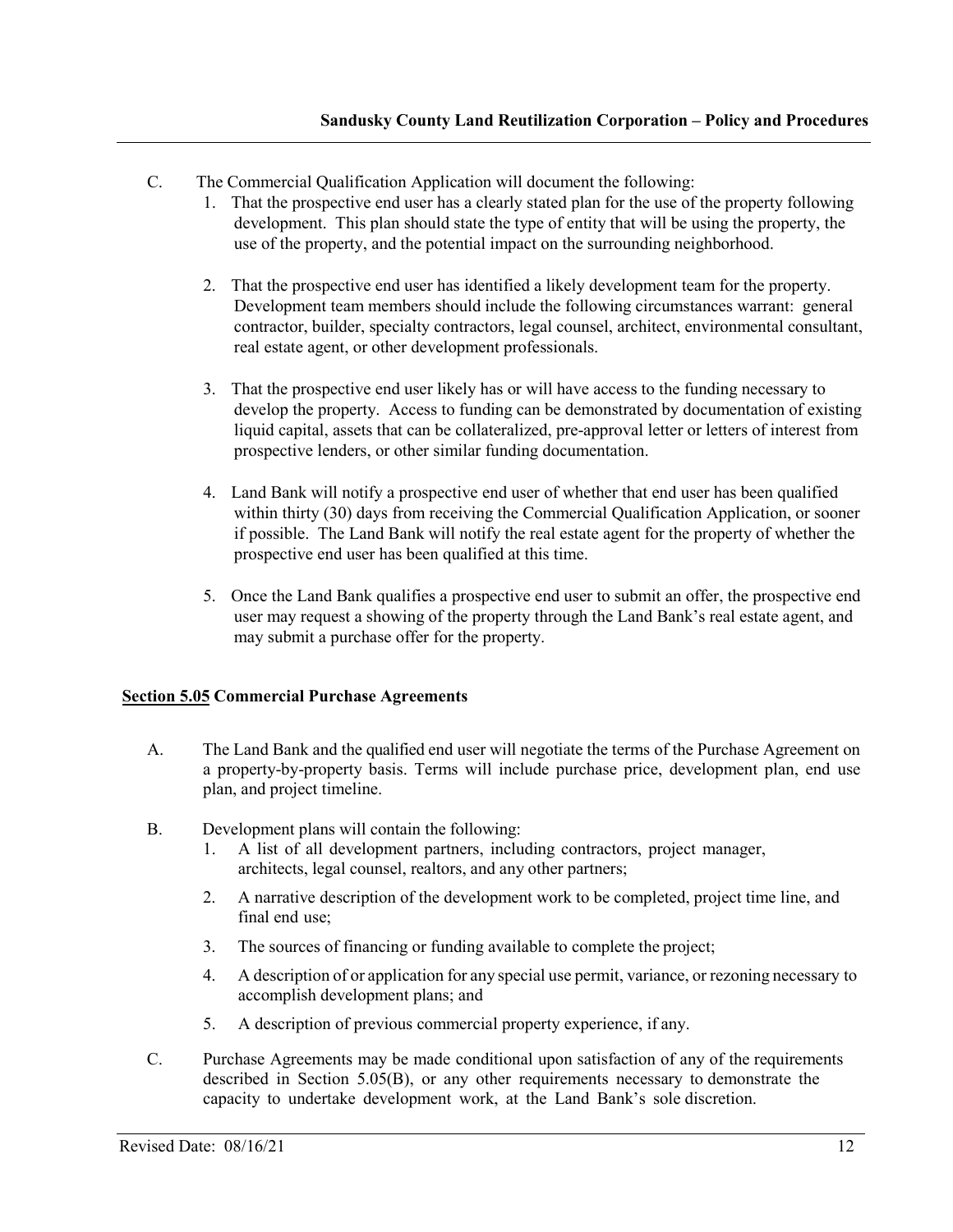- D. The Land Bank may retain in interest in commercial property through the Renovation Enforcement Note and Mortgage procedure described in Section 4.04(D). At the Land Bank's sole discretion, end users will either be required to certify code compliance with the political subdivision in which the property is located, or pass a safety and habitability inspection verifying the following:
	- 1. The end user has obtained a Certificate of Occupancy for the property;
	- 2. The property is safe and secure;
	- 3. All major systems are properly installed and functional;
	- 4. The property is cleaned and appropriately maintained on both the interior and exterior; and
	- 5. Any other conditions in the development agreement.
	- 6. The Land Bank may enter into a commercial realtor/broker listing arrangement and pay a market-based commission on the same terms as residential property under these Policies & Procedures.

#### **Section 5.06 Environmental Considerations**

- A. The Land Bank will not take title to or have any work performed on a commercial property that has or is likely to have environmental contamination without:
	- 1. Obtaining a Phase I environmental assessment;
	- 2. Prior approval of the Board of Directors; and
	- 3. Prior or funded environmental remediation rendering the site clean and free from
	- 4. Contamination.
- B. Notwithstanding this Section, the Land Bank may acquire a commercial property with known or likely environmental contamination as a pass-through entity if:
	- 1. The qualified end user agrees to fully indemnify the Land Bank for all liability stemming from environmental contamination on the commercial property; and
	- 2. The qualified end user agrees to remediate existing environmental contamination to acceptable standards as a condition of the development agreement.

# **Article VI. Blight Elimination Demolition Policy**

(Adopted 11/4/2015 – Resolution 2015-8)

One of the Land Bank's primary responsibilities is blight elimination. Demolition of vacant and abandoned structures is a key element in eliminating blight. Demolition may occur in conjunction with a transfer to a qualified end-user. Demolition may also occur while the Land Bank works to identify a side lot end-user or users who will take title to the future unimproved land, or in coordination with land assembly for future use.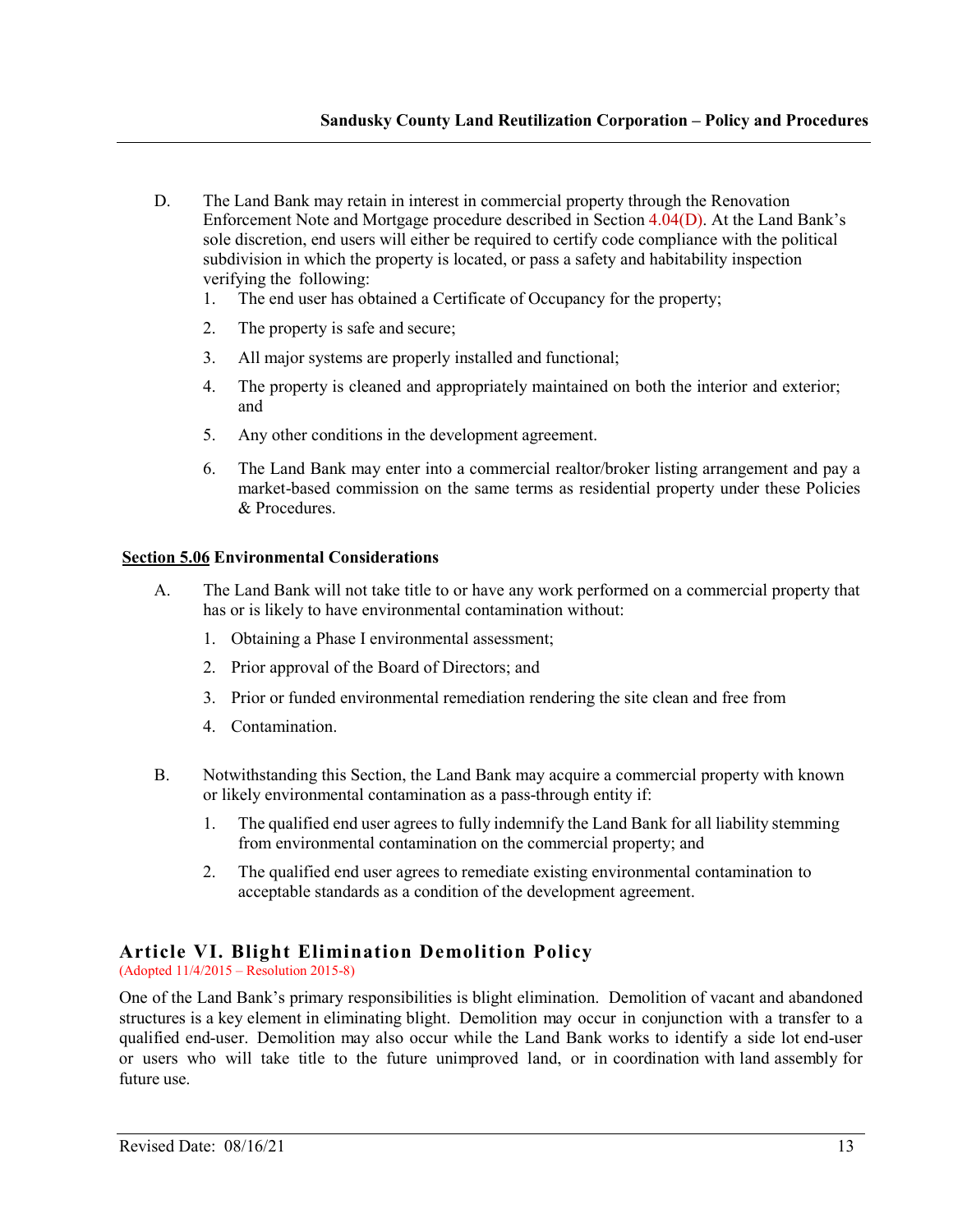## **Section 6.01 General Demolition Procedures**

#### **Section 6.02 Property Inspection**

- A. Prior to acquisition, the Land Bank will engage a property inspector or internal staff who will evaluate the current condition of any structures on the property.
- B. Upon return of the inspection report, the Land Bank will coordinate its resources to make a final decision regarding demolition of the property.

#### **Section 6.03 Asbestos Survey**

- A. The Land Bank will order an asbestos survey from a qualified asbestos consultant.
- B. If survey results indicate abatement is necessary, Land Bank will contract with an asbestos contractor to comply with current EPA requirements.

#### **Section 6.04 Selection of Demolition Contractor and Award of Contract**

- A. The Land Bank will compile a list of qualified demolition contractors.
- B. The Land Bank or its agent will prepare detailed bid specs for demolition and solicit bids from prequalified contractors. Properties may be bundled for bid purposes.
- C. Contract will be awarded to the pre-qualified contractor providing the lowest and best bid.
- D. Executed contract will include all necessary permitting, environmental compliance, total removal of the structure, including but not limited to foundation or substructure, driveway, walkways and septic tanks, proper disposal of debris, grading of lot and planting of grass.
- E. Other contract requirements may be included as necessary.
- F. Deconstruction of the structure may be permitted to recover important historic materials or architectural details. A nonprofit or community group with experience in deconstruction may contact the Land Bank regarding a specific property scheduled for demolition. Where health and safety concerns or timely coordination of the demolition make deconstruction impractical, a request may be denied.

#### **Section 6.05 Post Demolition**

- A. Property will be inspected to ensure that contractor has fulfilled all contract requirements prior to release of final payment.
- B. If Land Bank continues to hold title to the property, a maintenance plan will be established in compliance with the Land Bank's Maintenance Policy.

#### **Article VII. Rehabilitation Policy**

(Adopted 11/04/2015 – Resolution 2015-9; as amended meeting 10/01/20)

The Land Bank may acquire improved properties at the request of a potential end-user or may elect to acquire an improved property with the intention of rehabilitating the property for future sale.

The Land Bank will work with community groups, qualified contractors, individuals and others seeking to purchase and rehab a home in order to return a property to private ownership as soon as possible.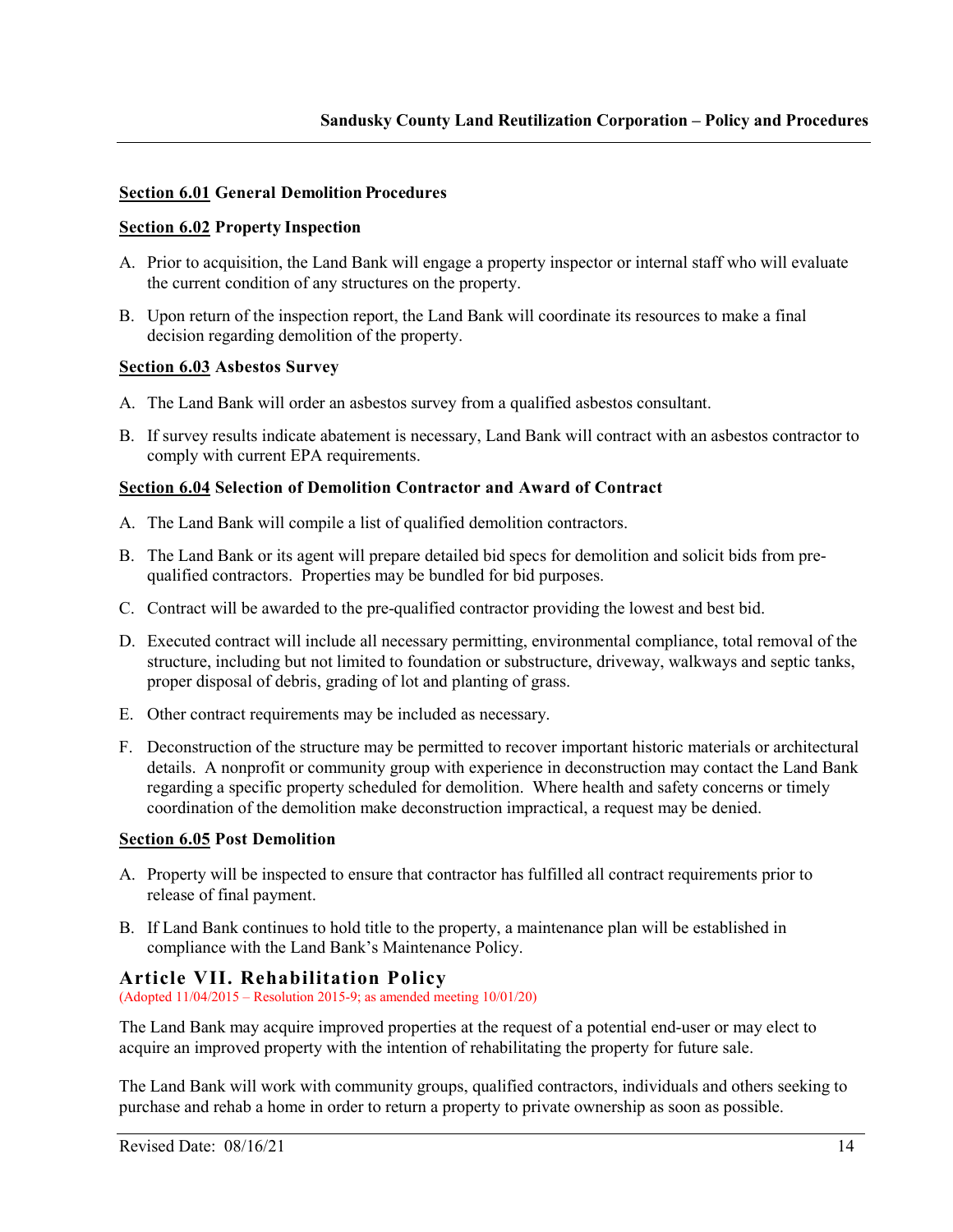The Land Bank's resources are best used to identify an end-user who will take title to the property and return it to productive use. An important part of this process is ensuring that properties in need of rehabilitation are brought up to code, at minimum, or to quality housing standards, as established by the Land Bank. With this in mind, the Land Bank will attempt to achieve an appropriate balance between necessary maintenance and the efficient use of its resources.

# A. Procedures

- 1. Property evaluation
	- i. The Land Bank will utilize a building inspector, certified contractor and/or Land Bank staff to evaluate the condition of the structure identifies required repairs and estimate the cost of the repairs.
	- ii. Minimum rehab requirements will be based on local building codes and repairs necessary to obtain a certificate of occupancy.
	- iii. The Land Bank may establish specific quality housing standards that exceed minimum building code requirements.
- 2. Property showing
	- i. The Land Bank will maintain a list of homes available for rehab. The list will include basic property information, such as parcel number, address, neighborhood, square feet and availability. Such list may be displayed in a manner determined by the Land Bank (i.e. website, hard copy maintained in Land Bank office, etc.).
	- ii. Interested rehabbers and/or purchasers may submit an offer for the property along with their qualifications and rehab specifications. Rehab specifications will be reviewed for compliance with local building standards and/or the Land Bank's quality housing standards.
- 3. Vetting Rehabbers
	- i. The Land Bank will vet all rehabbers prior to entering into any contract or purchase agreement for a property.
	- ii. The rehabber's company and its principal officer or officers are vetted for tax delinquency, housing court problems, violent crime and lawsuits involving rehabilitation and subcontractor disputes.
	- iii. The Land Bank will review verified, previous successful rehabs and references from Community Development Corporations (CDC) or municipal officials.
	- iv. The Land Bank will consider the financial capacity of the rehabber to complete the required work.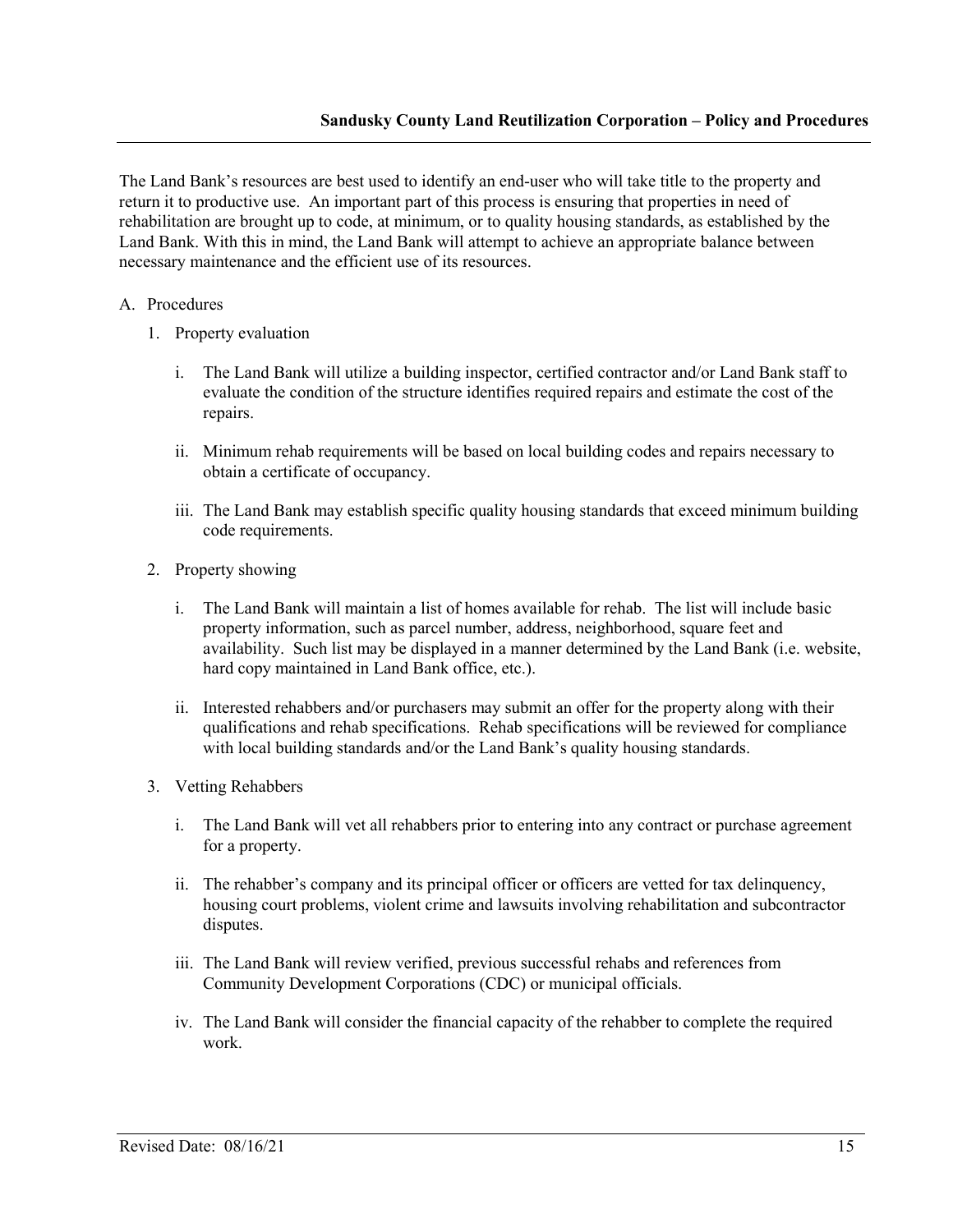- v. Results of the vetting process will determine whether a property will be sold directly to the rehabber, rehabbed and sold to another purchaser, sold through a deed-in-escrow program, or the offer rejected and the property made available to other rehabbers.
- vi. In cases where the rehabber has a well-known reputation and proven success in rehabbing properties, the property may be transferred directly to the rehabber. When a rehabber has no negative history, but also no verifiable history, the Land Bank will take steps to ensure that all rehab work is completed to an acceptable standard, normally a certificate of occupancy.
- 4. Deed-in-escrow
	- i. When working with unproven contractors, community groups or individuals, the Land Bank must ensure that the distressed property is brought up to at least minimum standards.
	- ii. The "deed-in-escrow" agreement involves the execution of a purchase agreement, but the deed is held in escrow until the rehabber secures a Certificate of Occupancy upon completion of the work. At that time, the rehabber pays the purchase price for the property. There are several obvious benefits to the deed-in-escrow agreement.
		- a. The Land Bank holds title to the property until the work is completed. If the rehabber fails to perform mid-stream, the rehabber forfeits all improvements and expenses made on behalf of the property;
		- b. This process is based on a predictable and objective standard, i.e., Certificate of Occupancy;
		- c. The property remains in a tax-free state while the rehab is being completed;
		- d. The rehabber is not required to pay the purchase price until the work is completed thereby not tying up his/her money.
		- e. Entry into a deed-in-escrow contract gives the buyer "equitable title" to the property (and thereby an insurable interest).
- 5. If the rehabber's insurance agency or lender insists on the rehabber having actual title, then a "reverse deed-in-escrow" provides yet another alternative. In this situation, the deed is transferred to the rehabber for the purpose of procuring insurance and/or financing. Simultaneously, the rehabber contingently tenders a deed directly back to the Land Bank. If the rehabber fails to perform as promised, the Land Bank is free to file the deed back into its name.

# **Article VIII. Maintenance**

(Adopted 11/04/2015 - Resolution 2015-7)

#### **Section 8.01 Maintenance Generally**

As a general policy, the Land Bank will work with qualified end-users, community-minded neighbors, and others to return a property to productive, private ownership as soon as possible. However, the Land Bank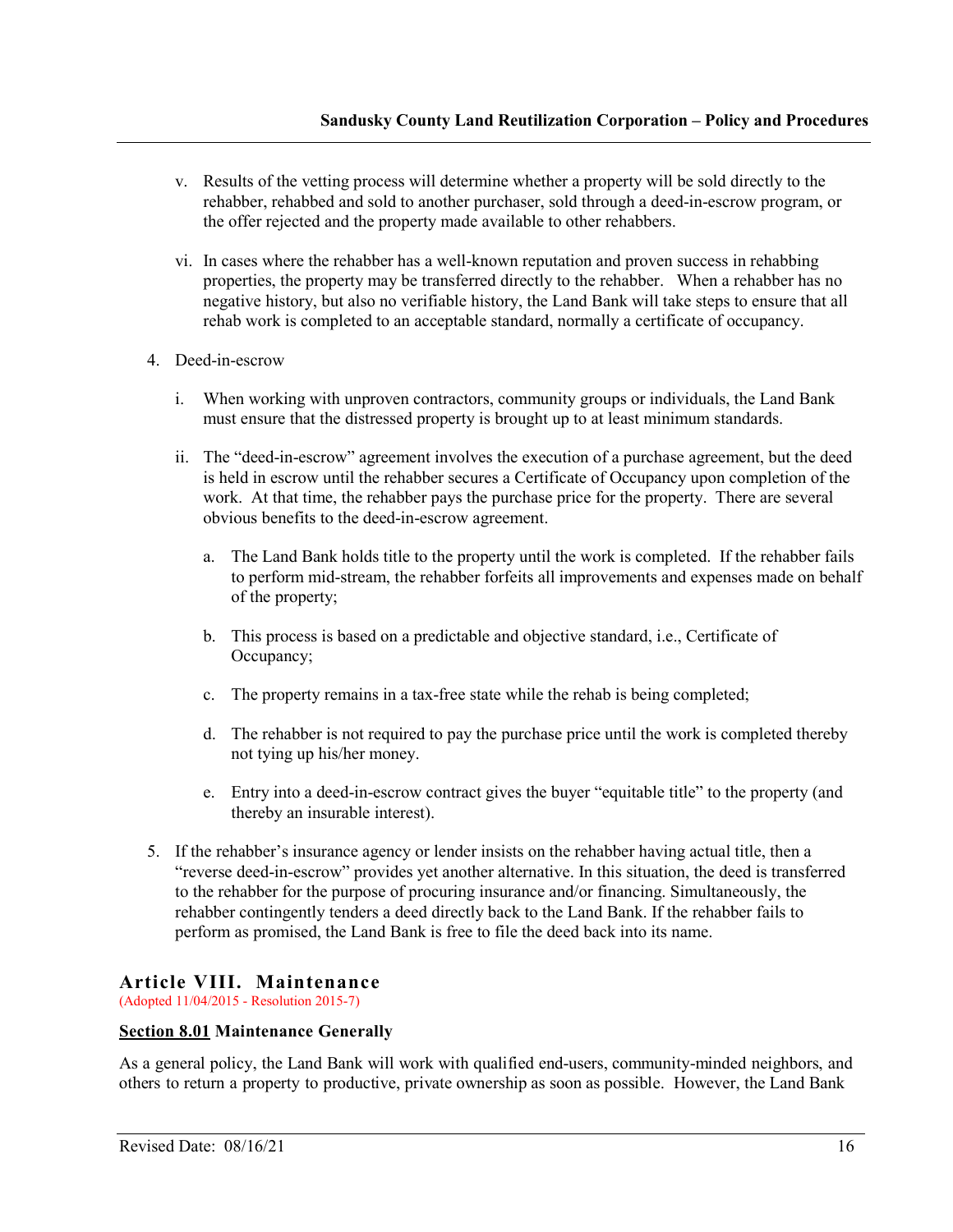may acquire parcels that will require regular maintenance for extended periods of time while end-users are solicited.

The Land Bank's resources are best used to identify an end-user who will take title to the property and return it to productive use. With this in mind, the Land Bank will attempt to achieve an appropriate balance between necessary maintenance and the efficient use of its resources.

#### A. Maintenance Procedures

- 1. Maintenance Property
	- i. When the land bank acquires an improved property that will be held and/or rehabilitated or when the Land Bank acquires a vacant lot without a designated end-user, the parcel shall be considered a Maintenance Property.
- 2. Maintenance Generally
	- i. The Land Bank will seek qualified vendors for all maintenance necessary on the property for the duration of the Land Bank's ownership.
		- a. To use resources most efficiently, the Land Bank will prioritize maintenance partnerships with public-sector vendors or not-for-profit organizations whenever possible.
		- b. When necessary, the Land Bank may solicit bids from private vendors in order to meet its maintenance needs. A request for proposals of this nature may include a block of properties or properties on an individual basis.
- 3. Maintenance Standards
	- i. For all newly acquired improved properties the Land Bank will require the vendor to:
		- a. Remove all trash and debris
		- b. Change locks
		- c. Board up or otherwise secure the property
		- d. Terminate all utilities
		- e. Winterize (when necessary)
	- ii. For all newly acquired vacant lots the Land Bank will require the vendor to:
		- a. Remove all trash and debris
		- b. Mow grass and/or weeds
	- iii. Ongoing maintenance will include:
		- a. Removing debris from porch, steps, yard and driveway
		- b. Re-securing the property if necessary
		- c. Mowing of lawn on a regular basis, as necessary
	- iv. When maintenance is provided by the municipality, maintenance schedule will be coordinated with the municipality's existing maintenance schedule.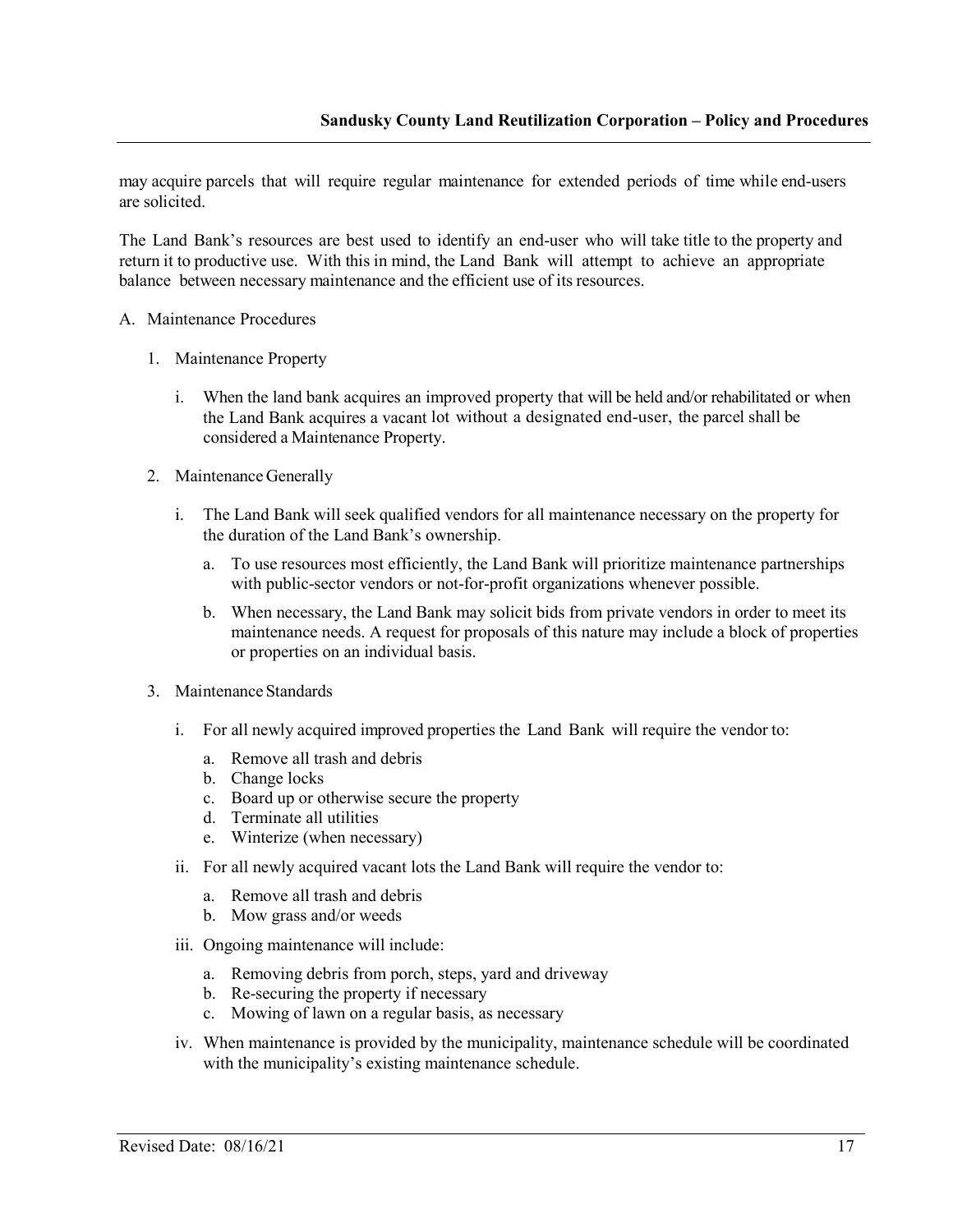# **Article IX. Insurance**

(As approved 02/15/17 Meeting)

# **Section 9.01 Insurance Requirements**

- A. Each property that the Land Bank acquires will be covered by general liability insurance for the duration of the Land Bank's ownership.
- B. The Land Bank may purchase casualty insurance for a property on a case-by-case basis. Factors to consider regarding the purchase of casualty insurance include the proposed length of Land Bank ownership and the fair market value of the property**.**
- C. Viability of the proposed future development, end-user commitment, and any other relevant factors.
- D. If a private property owner transfers a property to the Land Bank for land assembly, the Land Bank will have the right, but not the obligation, to maintain, repair, demolish, clean, and grade the property and perform all other tasks and services regarding the property that the Land Bank determines are necessary.

# **Article X. Appeals**

# **Section 10.01 Appeals to the Chairman**

- E. An interested party unsatisfied with a Land Bank staff member's decision or conclusion on a matter may request that the Land Bank's Chairman review the matter.
- F. The Land Banks President will independently discuss the matter with the staff member and the interested party and will notify the interested party of the outcome within seven (7) days.

# **Section 10.02 Appeals to the Board of Directors**

- A. When an interested party is directly affected by a decision of the Land Bank, the party may file an appeal with the Land Bank's Board of Directors. The appeal must be in writing and submitted to the Land Bank no later than ten (10) days after notice of the Land Bank's decision.
- B. The Land Bank's Board of Directors will consider each appeal on a case-by-case basis to determine whether the decision of the Land Bank followed these Policies and Procedures or the Board's resolutions.
- C. If an interested party wishes to appeal a decision of the Land Bank regarding a side lot or vacant land transfer that is consistent with these Policies and Procedures, the appellant must describe in detail the reason for the appeal. The Land Bank's Chairman will have the discretion to dismiss an appeal under this section without further action of the Board when an interested party is aggrieved based solely on the lawful current use of a proposed end-user's property or the lawful expected future use of the side lot or vacant land.
- D. If the Board determines that the Land Bank acted in a way inconsistent with these Policies and Procedures or the Board's resolutions, the Board may take action to correct the prior decision. When feasible, the Board may instruct the Land Bank to reconsider its decision in a manner consistent with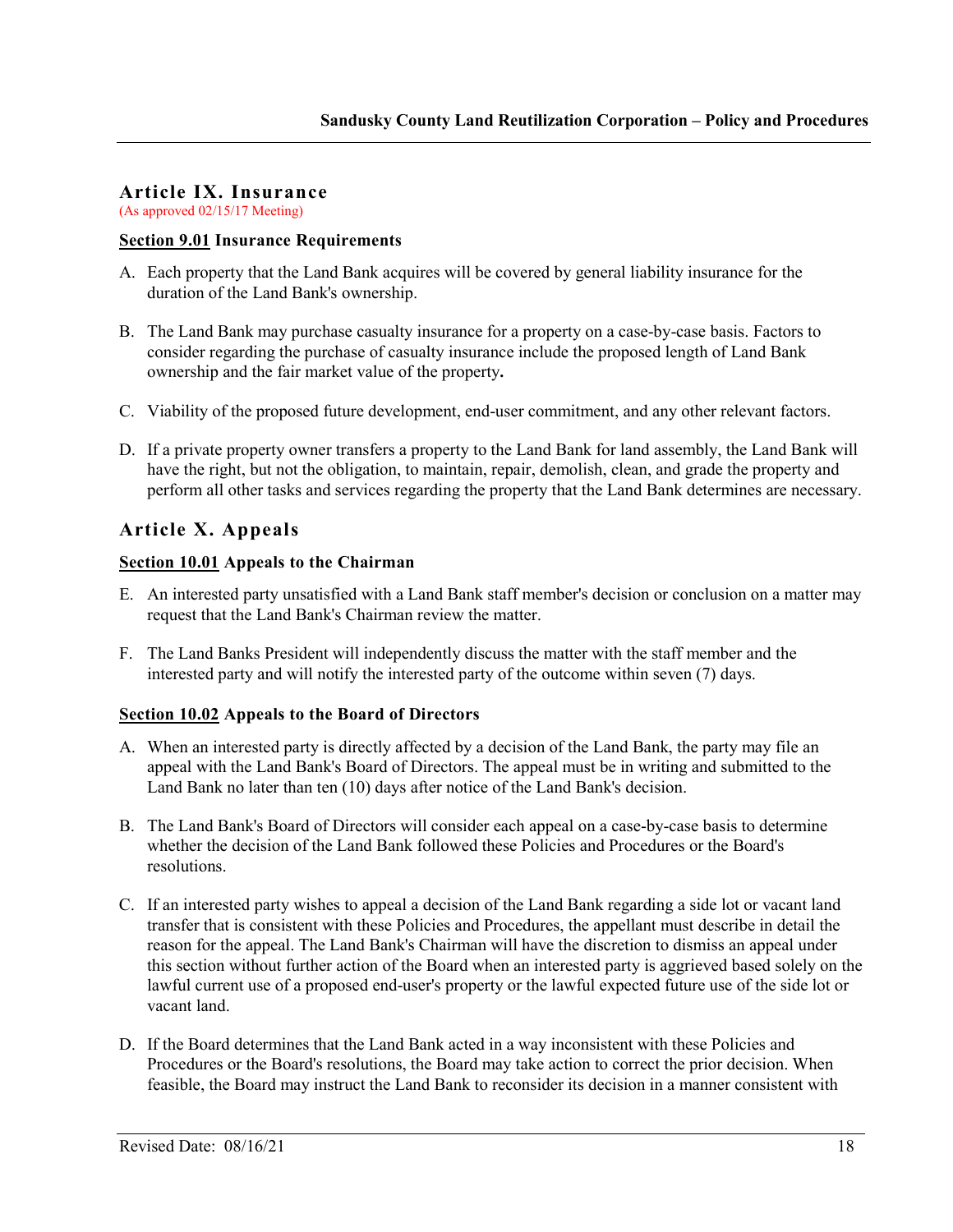these Policies and Procedures.

- E. Regardless of the outcome of the appeal, the Board will instruct the Land Bank to notify the party of the outcome of the appeal in writing.
- F. If the Land Bank has decided to acquire or dispose of a property or contract for services, and if at the time of the appeal the Land Bank has contracted to acquire or dispose of property or contract for services, the appeal will not affect the ability of the Land Bank to acquire or retain title to the property, dispose of the property, or perform its contractual obligations.

## **Article XI. Inspection, Release and Retention of Public Records Policy** (As approved 08/01/19 meeting)

#### **Section 11.01 Purpose**

Sandusky County Land Reutilization Corporation (Land Bank) hereby adopts this policy in order to facilitate prompt compliance with the Ohio Public Records Act (Ohio Revised Code 149.43). With respect, any individual or organization seeking to inspect or obtain copies of Land Bank records is expected to comply with the policy.

#### **Section 11.02 Definition of Public Record**

The Land Bank, in accordance with the Ohio Revised Code, defines records as including the following: Any document – paper, electronic (including, but not limited to, e-mail), or other format – that is created or received by, or comes under the jurisdiction of the Land Bank which documents the organization, functions, policies, decisions, procedures, operations, or other activities of the office, except those records that are otherwise identified as exempt under Ohio Public Records Act, or the release of which is prohibited by State or Federal law.

# **Section 11.03 Record Request**

All record requests must be submitted to the Land Bank Chairman or his or her designee. Public record requests may be made in person, by telephone, or in writing. Any individual or organization wishing to inspect or obtain copies of public records must identify the records requested with sufficient clarity to allow the Land Bank office to identify, retrieve, and review the records.

- A. Although the individual or organization wishing to inspect or obtain copies of public records is not required to submit a public record request in writing; nor are they required to provide his or her identity, or the intended use of the requested public record, it is recommended a Public Record Request be completed in writing to enhance the ability of the Land Bank to comply with the request. Prior to asking the requestor to submit his or her request in writing, it must be reaffirmed to the requester; submission of a written request with his or her identity and its intended use is not mandatory.
- B. The Land Bank Chairman, or his or her designee, will prepare and make available for inspection and/or copy public records, as defined in Ohio Revised Code, section 149.43, upon the request of any individual or organization of the general public.
- C. If it is not clear what records are being sought, the Land Bank may deny a request, but will provide the requestor an opportunity to revise the request by informing the requestor of the manner in which the office keeps its records.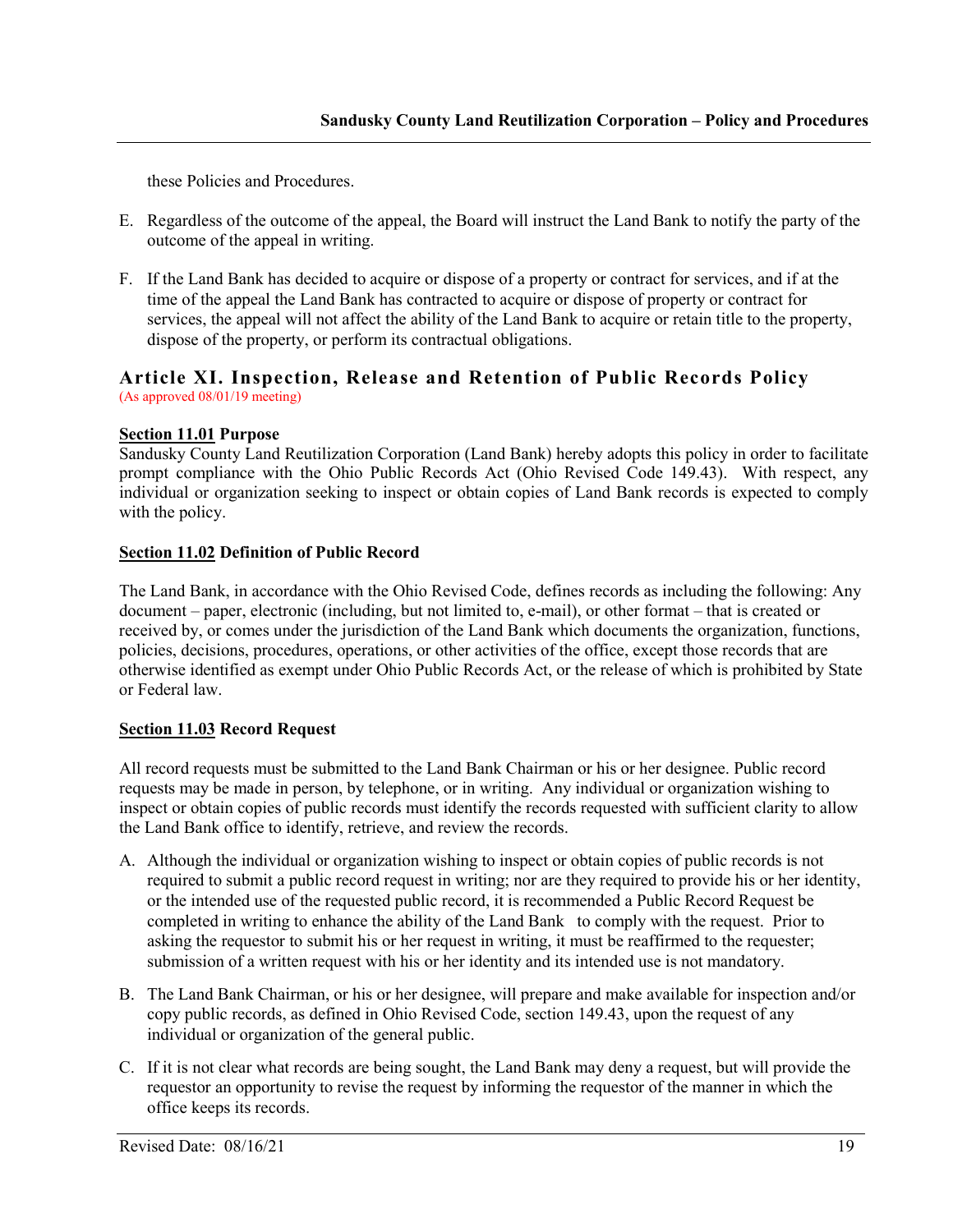- D. Prior to denying or redacting any part of a public record request, the Sandusky Land Bank Legal Counsel shall review the request for legal authority.
- E. The Land Bank establishes the limit of (10) record requests mailed via U.S. mail per month to any one requester, unless the requester certifies its use is non-commercial.
- F. The Land Bank, or his or her designee, has no responsibility to search for and retrieve records that contain ambiguous information that is of interest to a requestor. The Ohio Public Records Act requires the Land Bank to provide a copy of the information, as it currently exists.

# **Section 11.04 Inspection Time**

Public records are to be available for inspection during regular Land Bank business hours, with the exception of published holidays. However, not all records are available for inspection upon demand. Ohio Public Records Act specifies public records must be made available for inspection *promptly*, and copies of public records must be made available within a *reasonable* period of time.

- A. "Prompt" and "reasonable" take into account the volume of records requested; the proximity of the location where the records are stored; and the necessity for any legal review of the records requested. Records must often be reviewed and non-public information redacted before inspection can be permitted.
- B. Any denial of a public record request must include an explanation, including legal authority. If portions of a record are public and portions are exempt, the exempt portions are to be redacted and the remaining portion released. If there are redactions, each redaction must be plainly visible and accompanied by a supporting explanation, including legal authority as outlined in the Ohio Revised Code. Any denial of a public record request or a redaction of certain information on a public record shall be documented with a copy forwarded to the requestor.
- C. Any inspection of records shall take place in the presence of the Land Bank Chairman, or his or her designee.
- D. Any and all copying of records shall take place by the Land Bank, or his or her designee.
- E. When a public record request is made to examine a personnel file, the employee, to the extent practicable, will be informed that his or her personnel records have been requested and, if known, the name of the individual making the request.
- F. If there is a question regarding whether the content of a requested record is a public record, the Land Bank Chairman, or his or her designee shall request an opinion from the Land Bank Legal Counsel. The individual or organization submitting the request shall be advised; Legal Counsel is reviewing the request to ensure the said Land Bank office does not improperly release protected and/or exempt information.

# **Section 11.05 Record Retention**

All public records in the custody of the Land Bank shall be retained in accordance with the Records Retention Schedule (RC-2).

A. If a Schedule has not been established, the Land Bank shall maintain its public records indefinitely unless the retention period set forth in its appropriately enacted records retention schedule has expired.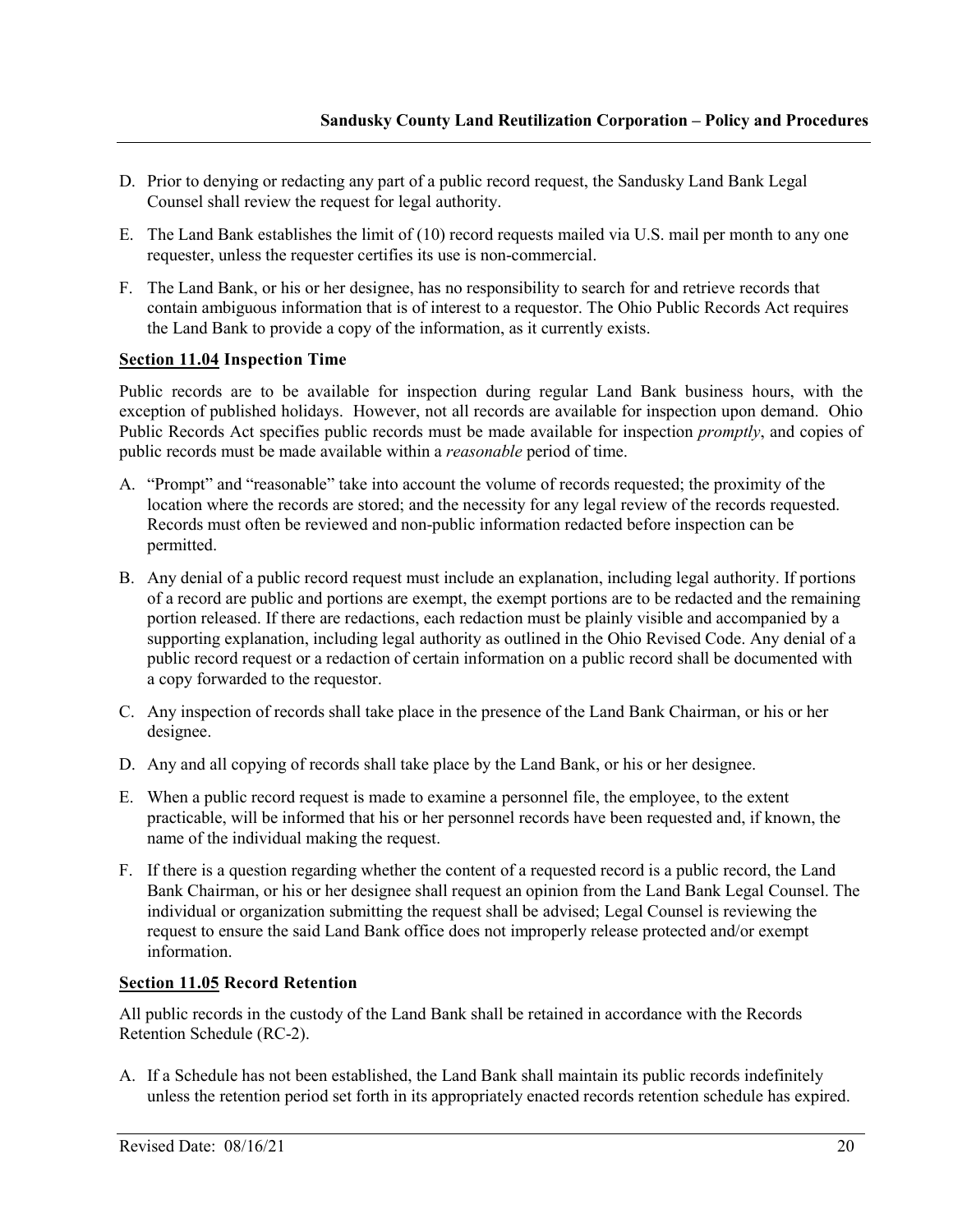Public records shall not be removed, destroyed, mutilated, transferred, or otherwise damaged or disposed of, in whole or in part, unless in compliance with Ohio Revised Code and Ohio Historical Society's Local Government Records Program.

# **Section 11.06 Fees for Copying of Public Records**

- A. The Land Bank will provide copies of records at cost in accordance with said Land Bank Office's copy fee schedule. Fees must be paid in advance before copies will be provided.
	- 1. The fee for letter / legal size paper copies in this office will be: \$.10 per page.
	- 2. The fee for downloaded computer files to a compact disc or digital video disc is \$.50 per disc.
	- 3. The fee for downloaded computer files to an 8GB USB flash drive is \$8.00 per drive.
	- 4. There shall be no fee for documents e-mailed.
- B. Individuals or organizations may ask that documents be mailed to them via U.S. mail. They shall be charged the actual cost of the postage and mailing supplies in addition to the cost of copies prior to mailing.
- C. The Land Bank Chairman, or his or her designee may waive the fee provisions under this policy when a request to obtain copies of records is made:
	- 1. By another governmental agency;
	- 2. By an authorized representative of another governmental agency;
	- 3. In accordance with a Court Order.

#### **Section 11.07 E-mail**

- A. Documents in electronic mail format are records as defined in Ohio Revised Code section 149.43, when their content relates to the business of the Land Bank office. E-mail is to be treated in the same fashion as records in other formats and should follow the same retention schedules.
	- 1. All record requests shall conform to Section 11.03 of this policy.

#### **Section 11.08 Disclaimer**

A. The Land Bank will conform to the requirements of the Ohio Public Records Act as described in Section 149.43 of the Ohio Revised Code. Any amendments to this section of law take precedence over this policy.